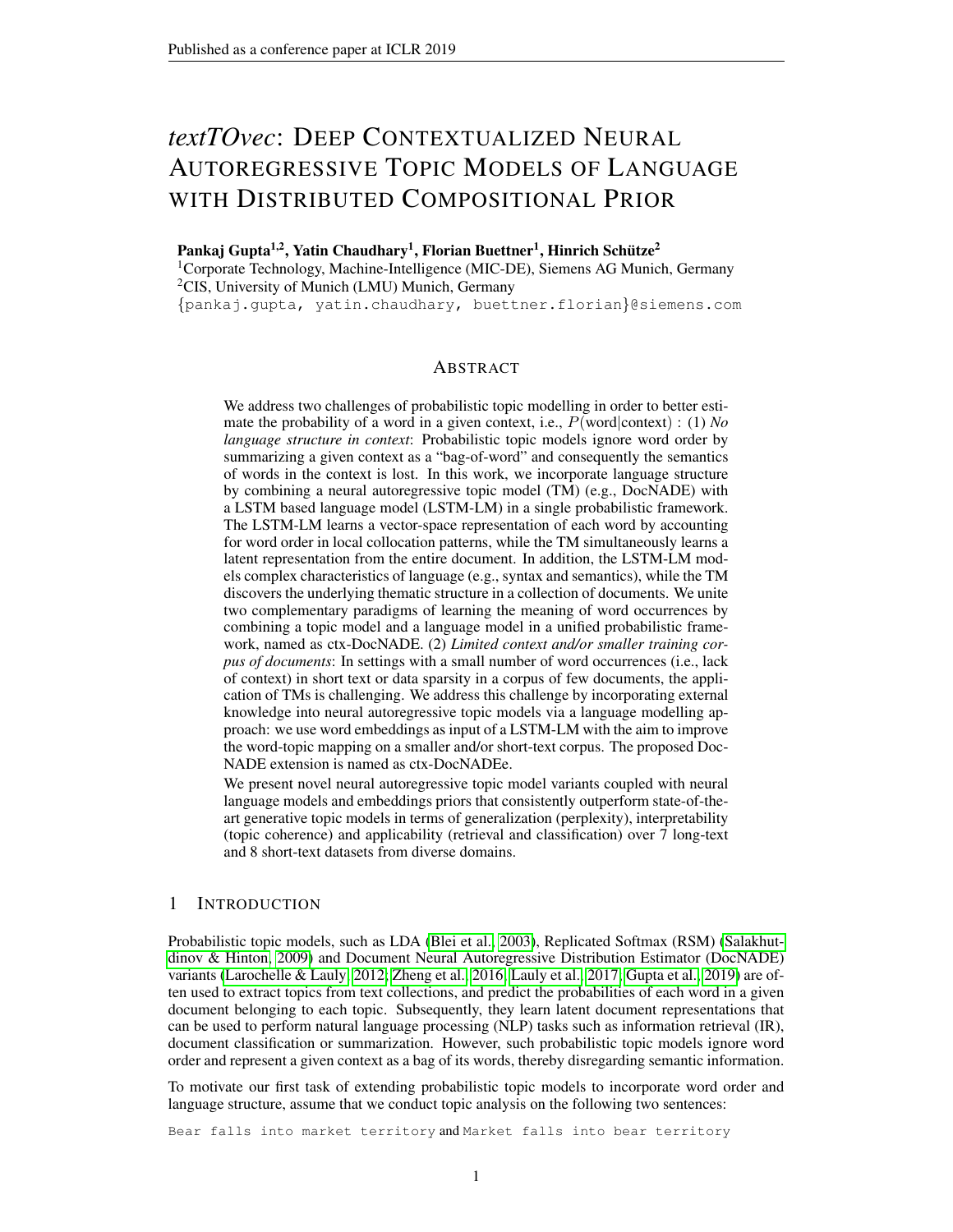<span id="page-1-0"></span>

Figure 1: (left): A topic-word distribution due to global exposure, obtained from the matrix W as row-vector. (middle): Nearest neighbors in semantics space, represented by W in its column vectors. (right): BoW and cosine similarity illustration in distributed embedding space.

When estimating the probability of a word in a given context (here:  $P("bear")$  context)), traditional topic models do not account for language structure since they ignore word order within the context and are based on "bag-of-words" (BoWs) only. In this particular setting, the two sentences have the same unigram statistics, but are about different topics. On deciding which topic generated the word "bear" in the second sentence, the preceding words "market falls" make it more likely that it was generated by a topic that assigns a high probability to words related to *stock market trading*, where "bear territory" is a colloquial expression in the domain. In addition, the language structure (e.g., syntax and semantics) is also ignored. For instance, the word "bear" in the first sentence is a proper noun and subject while it is an object in the second. In practice, topic models also ignore functional words such as "into", which may not be appropriate in some scenarios.

Recently, [Peters et al.](#page-11-1) [\(2018\)](#page-11-1) have shown that a deep contextualized LSTM-based language model (LSTM-LM) is able to capture different language concepts in a layer-wise fashion, e.g., the lowest layer captures language syntax and topmost layer captures semantics. However, in LSTM-LMs the probability of a word is a function of its sentence only and word occurrences are modeled in a *fine granularity*. Consequently, LSTM-LMs do not capture semantics at a document level. To this end, recent studies such as TDLM [\(Lau et al., 2017\)](#page-11-2), Topic-RNN [\(Dieng et al., 2016\)](#page-10-3) and TCNLM [\(Wang](#page-12-2) [et al., 2018\)](#page-12-2) have integrated the merits of latent topic and neural language models (LMs); however, they have focused on improving LMs with global (semantics) dependencies using latent topics.

Similarly, while bi-gram LDA based topic models [\(Wallach, 2006;](#page-12-3) [Wang et al., 2007\)](#page-12-4) and n-gram based topic learning [\(Lauly et al., 2017\)](#page-11-0) can capture word order in short contexts, they are unable to capture long term dependencies and language concepts. In contrast, DocNADE variants [\(Larochelle](#page-10-1) [& Lauly, 2012;](#page-10-1) [Gupta et al., 2019\)](#page-10-2) learns word occurrences across documents i.e., *coarse granularity* (in the sense that the topic assigned to a given word occurrence equally depends on all the other words appearing in the same document); however since it is based on the BoW assumption all language structure is ignored. In language modeling, [Mikolov et al.](#page-11-3) [\(2010\)](#page-11-3) have shown that recurrent neural networks result in a significant reduction of perplexity over standard n-gram models.

*Contribution 1*: We *introduce language structure* into neural autoregressive topic models via a LSTM-LM, thereby accounting for word ordering (or semantic regularities), language concepts and long-range dependencies. This allows for the accurate prediction of words, where the probability of each word is a function of global and local (semantics) contexts, modeled via DocNADE and LSTM-LM, respectively. The proposed neural topic model is named as *contextualized*-*Document Neural Autoregressive Distribution Estimator* (*ctx-DocNADE*) and offers learning complementary semantics by combining joint word and latent topic learning in a unified neural autoregressive framework. For instance, Figure [1](#page-1-0) (left and middle) shows the complementary topic and word semantics, based on TM and LM representations of the term "fall". Observe that the topic captures the usage of "fall" in the context of *stock market trading*, attributed to the global (semantic) view.

While this is a powerful approach for incorporating language structure and word order in particular for long texts and corpora with many documents, learning from contextual information remains challenging in settings with short texts and few documents, since (1) limited word co-occurrences or little context (2) significant word non-overlap in such short texts and (3) small training corpus of documents lead to little evidence for learning word co-occurrences. However, distributional word representations (i.e. word embeddings) [\(Pennington et al., 2014\)](#page-11-4) have shown to capture both the semantic and syntactic relatedness in words and demonstrated impressive performance in NLP tasks.

For example, assume that we conduct topic analysis over the two short text fragments: Deal with stock index falls and Brace for market share drops. Traditional topic models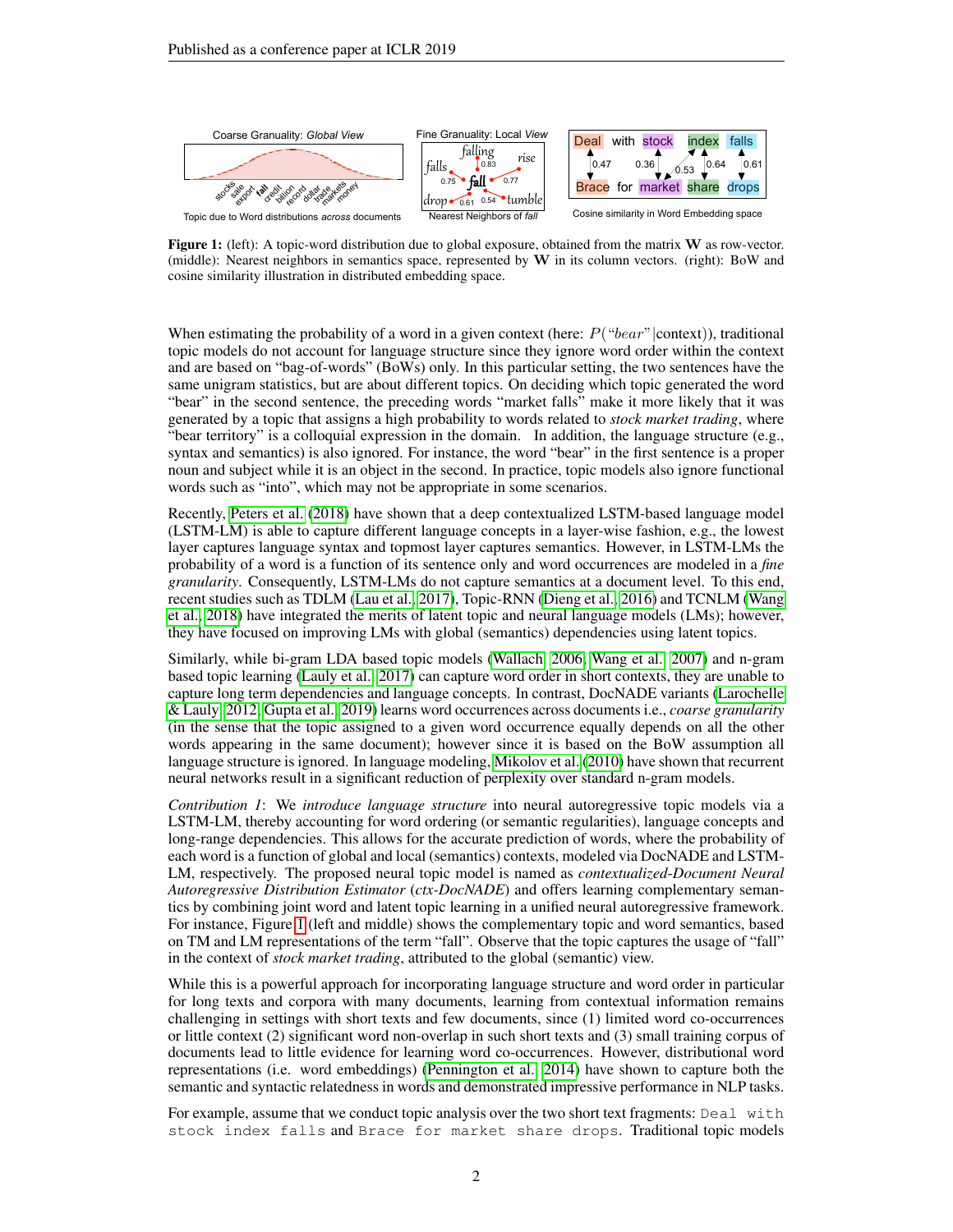

Figure 2: (left): DocNADE for the document v. (right): ctx-DocNADEe for the observable corresponding to  $v_i \in \mathbf{v}$ . Blue colored lines signify the connections that share parameters. The observations (double circle) for each word  $v_i$  are multinomial, where  $v_i$  is the index in the vocabulary of the *i*th word of the document.  $\mathbf{h}_i^{DN}$ and  $\mathbf{h}_i^{LM}$  are hidden vectors from DocNADE and LSTM models, respectively for the target word  $v_i$ . Connections between each input  $v_i$  and hidden units  $\mathbf{h}_i^{DN}$  are shared. The symbol  $\hat{v}_i$  represents the autoregressive conditionals  $p(v_i|v_{\leq i})$ , computed using  $\mathbf{h}_i$  which is a weighted sum of  $\mathbf{h}_i^{DN}$  and  $\mathbf{h}_i^{LM}$  in ctx-DocNADEe.

with "BoW" assumption will not be able to infer relatedness between word pairs such as (*falls*, *drops*) due to the lack of word-overlap and small context in the two phrases. However, in the distributed embedding space, the word pairs are semantically related as shown in Figure [1](#page-1-0) (left).

Related work such as [Sahami & Heilman](#page-12-5) [\(2006\)](#page-12-5) employed web search results to improve the information in short texts and [Petterson et al.](#page-11-5) [\(2010\)](#page-11-5) introduced word similarity via thesauri and dictionaries into LDA. [Das et al.](#page-10-4) [\(2015\)](#page-10-4) and [Nguyen et al.](#page-11-6) [\(2015\)](#page-11-6) integrated word embeddings into LDA and Dirichlet Multinomial Mixture (DMM) [\(Nigam et al., 2000\)](#page-11-7) models. Recently, [Gupta et al.](#page-10-2) [\(2019\)](#page-10-2) extends DocNADE by introducing pre-trained word embeddings in topic learning. However, they ignore the underlying language structure, e.g., word ordering, syntax, etc. In addition, DocNADE and its extensions outperform LDA and RSM topic models in terms of perplexity and IR.

*Contribution 2*: We incorporate *distributed compositional priors* in DocNADE: we use pre-trained word embeddings via LSTM-LM to supplement the multinomial topic model (i.e., DocNADE) in learning latent topic and textual representations on a smaller corpus and/or short texts. Knowing similarities in a distributed space and integrating this complementary information via a LSTM-LM, a topic representation is much more likely and coherent.

Taken together, we combine the advantages of complementary learning and external knowledge, and couple topic- and language models with pre-trained word embeddings to model short and long text documents in a unified neural autoregressive framework, named as *ctx*-*DocNADEe*. Our approach learns better textual representations, which we quantify via generalizability (e.g., perplexity), interpretability (e.g., topic extraction and coherence) and applicability (e.g., IR and classification).

To illustrate our two *contributions*, we apply our modeling approaches to 7 long-text and 8 short-text datasets from diverse domains and demonstrate that our approach consistently outperforms state-ofthe-art generative topic models. Our learned representations, result in a gain of: (1) 4.6% (.790 vs .755) in topic coherence, (2)  $6.5\%$  (.615 vs .577) in precision at retrieval fraction 0.02, and (3)  $4.4\%$  $(.662 \text{ vs. } 634)$  in F1 for text classification, averaged over 6 long-text and 8 short-text datasets.

When applied to short-text and long-text documents, our proposed modeling approaches generate *contextualized topic vectors*, which we name *textTOvec*. The *code* is available at [https:](https://github.com/pgcool/textTOvec) [//github.com/pgcool/textTOvec](https://github.com/pgcool/textTOvec).

## 2 NEURAL AUTOREGRESSIVE TOPIC MODELS

Generative models are based on estimating the probability distribution of multidimensional data, implicitly requiring modeling complex dependencies. Restricted Boltzmann Machine (RBM) [\(Hin](#page-10-5)[ton et al., 2006\)](#page-10-5) and its variants [\(Larochelle & Bengio, 2008\)](#page-10-6) are probabilistic undirected models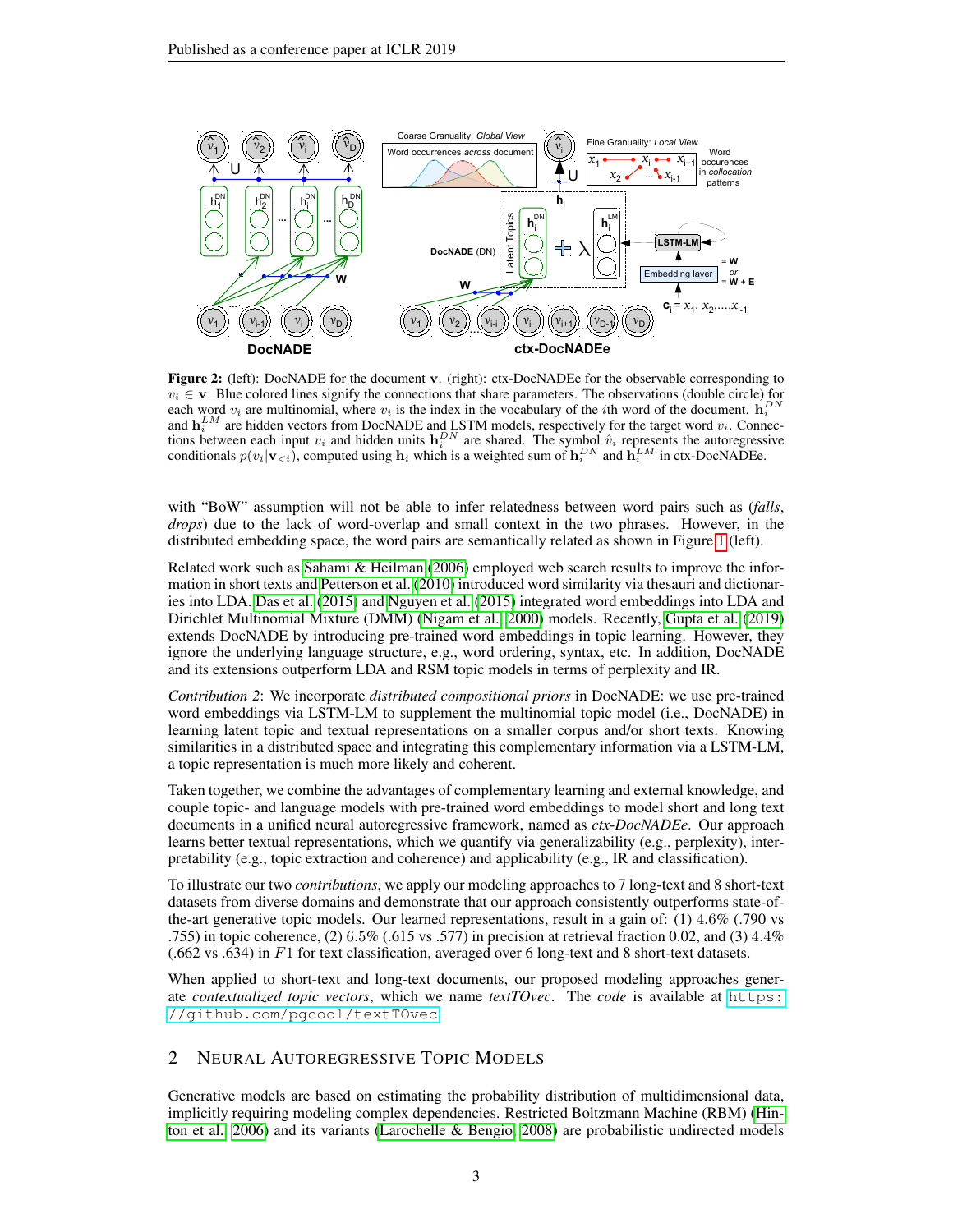of binary data. RSM [\(Salakhutdinov & Hinton, 2009\)](#page-12-0) and its variants [\(Gupta et al., 2018\)](#page-10-7) are generalization of the RBM, that are used to model word counts. However, estimating the complex probability distribution of the underlying high-dimensional observations is intractable. To address this challenge, NADE [\(Larochelle & Murray, 2011\)](#page-11-8) decomposes the joint distribution of binary observations into autoregressive conditional distributions, each modeled using a feed-forward network. Unlike for RBM/RSM, this leads to tractable gradients of the data negative log-likelihood.

#### 2.1 DOCUMENT NEURAL AUTOREGRESSIVE TOPIC MODEL (DOCNADE)

An extension of NADE and RSM, DocNADE [\(Larochelle & Lauly, 2012\)](#page-10-1) models collections of documents as orderless bags of words (BoW approach), thereby disregarding any language structure. In other words, it is trained to learn word representations reflecting the underlying topics of the documents only, ignoring syntactical and semantic features as those encoded in word embeddings [\(Bengio et al., 2003;](#page-10-8) [Mikolov et al., 2013;](#page-11-9) [Pennington et al., 2014;](#page-11-4) [Peters et al., 2018\)](#page-11-1).

DocNADE [\(Lauly et al., 2017\)](#page-11-0) represents a document by transforming its BoWs into a sequence  $\mathbf{v} = [v_1, ..., v_D]$  of size D, where each element  $v_i \in \{1, 2, ..., K\}$  corresponds to a multinomial observation (representing a word from a vocabulary of size K). Thus,  $v_i$  is the index in the vocabulary of the *i*th word of the document **v**. DocNADE models the joint distribution  $p(\mathbf{v})$  of all words  $v_i$  by decomposing it as  $p(\mathbf{v}) = \prod_{i=1}^D p(v_i | \mathbf{v}_{< i})$ , where each autoregressive conditional  $p(v_i | \mathbf{v}_{< i})$ for the word observation  $v_i$  is computed using the preceding observations  $\mathbf{v}_{< i} \in \{v_1, ..., v_{i-1}\}$  in a feed-forward neural network for  $i \in \{1, ...D\}$ ,

<span id="page-3-0"></span>
$$
\mathbf{h}_i^{DN}(\mathbf{v}_{< i}) = g(\mathbf{e} + \sum_{k < i} \mathbf{W}_{:,v_k}) \quad \text{and} \quad p(v_i = w | \mathbf{v}_{< i}) = \frac{\exp(b_w + \mathbf{U}_w, \mathbf{h}_i^{DN}(\mathbf{v}_{< i}))}{\sum_{w'} \exp(b_{w'} + \mathbf{U}_{w',:} \mathbf{h}_i^{DN}(\mathbf{v}_{< i}))} \tag{1}
$$

where  $g(\cdot)$  is an activation function,  $\mathbf{U} \in \mathbb{R}^{K \times H}$  is a weight matrix connecting hidden to output,  $e \in \mathbb{R}^H$  and  $b \in \mathbb{R}^K$  are bias vectors,  $\mathbf{W} \in \mathbb{R}^{H \times K}$  is a word representation matrix in which a column  $W_{:,v_i}$  is a vector representation of the word  $v_i$  in the vocabulary, and H is the number of hidden units (topics). The log-likelihood of any document v of any arbitrary length is given by:  $\mathcal{L}^{DN}(\mathbf{v}) = \sum_{i=1}^D \log p(v_i|\mathbf{v}_{\le i})$ . Note that the past word observations  $\mathbf{v}_{\le i}$  are orderless due to BoWs, and may not correspond to the words preceding the ith word in the document itself.

<span id="page-3-1"></span>

| <b>Algorithm 1</b> Computation of $\log p(\mathbf{v})$                                                                                                                                             | model        | $\mathbf{h}_i$                                                                                                                                                                                                                                                                                                                                                                                                                                 | $p(v_i \mathbf{v}_{\leq i})$ |
|----------------------------------------------------------------------------------------------------------------------------------------------------------------------------------------------------|--------------|------------------------------------------------------------------------------------------------------------------------------------------------------------------------------------------------------------------------------------------------------------------------------------------------------------------------------------------------------------------------------------------------------------------------------------------------|------------------------------|
| <b>Input:</b> A training document <b>v</b><br><b>Input:</b> Word embedding matrix <b>E</b>                                                                                                         | DocNADE      | $\mathbf{h}_i^{DN} \leftarrow g(\mathbf{a})$<br>$\mathbf{h}_i \leftarrow \mathbf{h}_i^{DN}$                                                                                                                                                                                                                                                                                                                                                    | equation 1                   |
| <b>Output:</b> $\log p(\mathbf{v})$<br>1: $\mathbf{a} \leftarrow \mathbf{e}$                                                                                                                       | ctx-DocNADE  | $\mathbf{h}_{i}^{LM} \leftarrow \text{LSTM}(\mathbf{c}_{i}, \text{embedding} = \mathbf{W})$<br>$\mathbf{h}_i \leftarrow \mathbf{h}_i^{DN} + \lambda \mathbf{h}_i^{LM}$                                                                                                                                                                                                                                                                         | equation 2                   |
| 2: $q(\mathbf{v}) = 1$<br>3: for $i$ from 1 to $D$ do                                                                                                                                              | ctx-DocNADEe | $\mathbf{h}^{LM}_i \leftarrow \text{LSTM}(\mathbf{c}_i, \text{embedding} = \mathbf{W} + \mathbf{E})$                                                                                                                                                                                                                                                                                                                                           | equation 2                   |
| compute $\mathbf{h}_i$ and $p(v_i \mathbf{v}_{\leq i})$<br>4:                                                                                                                                      |              | $\mathbf{h}_i \leftarrow \mathbf{h}_i^{DN} + \lambda \mathbf{h}_i^{LM}$                                                                                                                                                                                                                                                                                                                                                                        |                              |
| $q(\mathbf{v}) \leftarrow q(\mathbf{v})p(v_i \mathbf{v}_{\leq i})$<br>5:<br>6:<br>$\mathbf{a} \leftarrow \mathbf{a} + \mathbf{W}_{:,v_i}$<br>7: $\log p(\mathbf{v}) \leftarrow \log q(\mathbf{v})$ |              | <b>Table 1:</b> Computation of $h_i$ and $p(v_i \mathbf{v}_{\le i})$ in DOCNADE,<br>ctx-DocNADE and ctx-DocNADEe models, correspondingly<br>$\mathbf{1}$ . The set of $\mathbf{1}$ and $\mathbf{1}$ and $\mathbf{1}$ and $\mathbf{1}$ and $\mathbf{1}$ and $\mathbf{1}$ and $\mathbf{1}$ and $\mathbf{1}$ and $\mathbf{1}$ and $\mathbf{1}$ and $\mathbf{1}$ and $\mathbf{1}$ and $\mathbf{1}$ and $\mathbf{1}$ and $\mathbf{1}$ and $\mathbf$ |                              |

## <span id="page-3-3"></span>2.2 DEEP CONTEXTUALIZED DOCNADE WITH DISTRIBUTIONAL SEMANTICS

We propose two extensions of the DocNADE model: (1) *ctx-DocNADE*: introducing language structure via LSTM-LM and (2) *ctx-DocNADEe*: incorporating external knowledge via pre-trained word embeddings E, to model short and long texts. The unified network(s) account for the ordering of words, syntactical and semantic structures in a language, long and short term dependencies, as well as external knowledge, thereby circumventing the major drawbacks of BoW-based representations.

<span id="page-3-2"></span>used in estimating  $\log p(\mathbf{v})$  (Algorithm [1\)](#page-3-1).

Similar to DocNADE, ctx-DocNADE models each document v as a sequence of multinomial observations. Let  $[x_1, x_2, ..., x_N]$  be a sequence of N words in a given document, where  $x_i$  is represented by an embedding vector of dimension,  $dim$ . Further, for each element  $v_i \in \mathbf{v}$ , let  $c_i = [x_1, x_2, ..., x_{i-1}]$  be the context (preceding words) of *i*th word in the document. Unlike in DocNADE, the conditional probability of the word  $v_i$  in ctx-DocNADE (or ctx-DocNADEe) is a function of two hidden vectors:  $\mathbf{h}_i^{DN}(\mathbf{v}_{< i})$  and  $\mathbf{h}_i^{LM}(\mathbf{c}_i)$ , stemming from the DocNADE-based and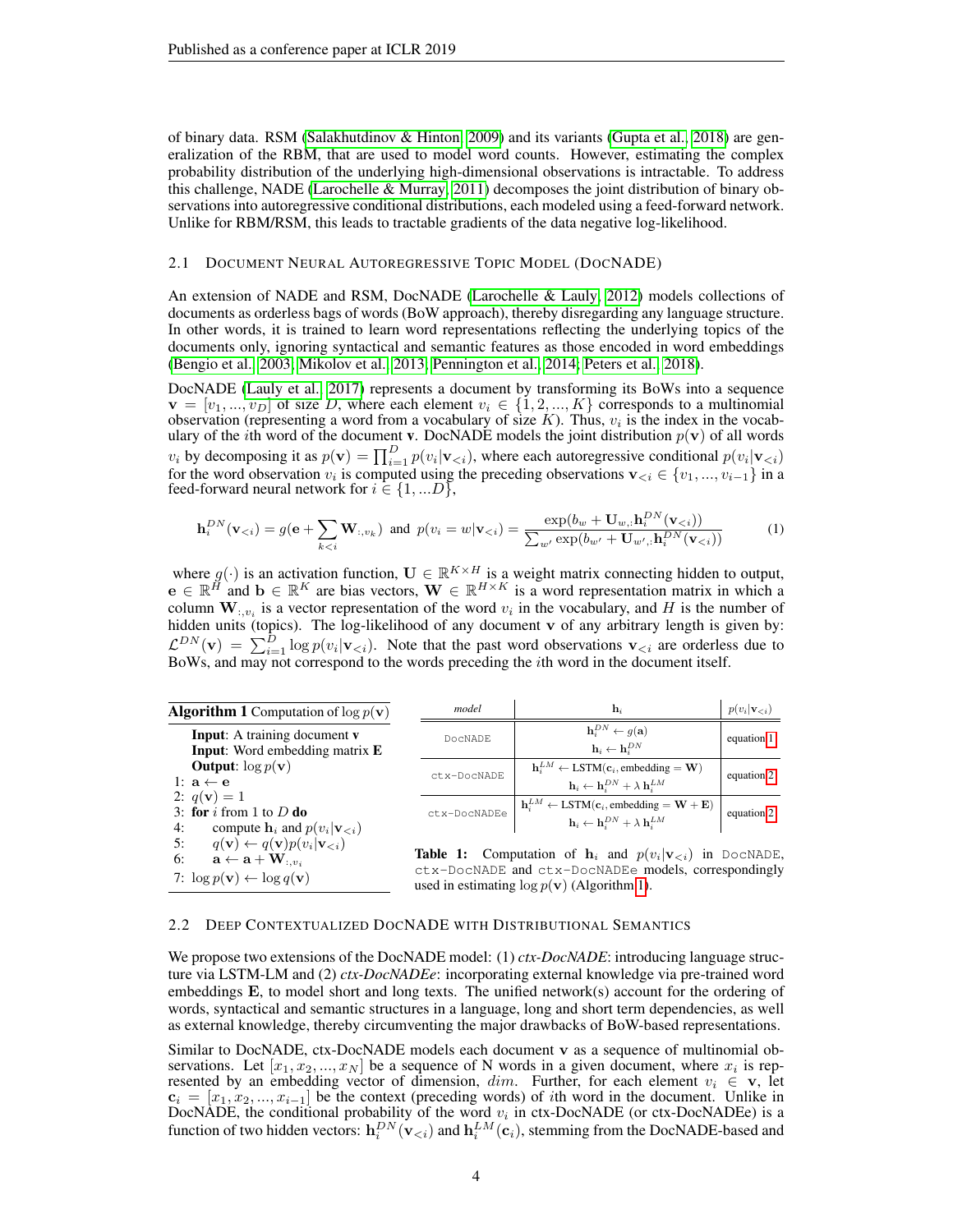<span id="page-4-1"></span>

|                             | short-text          |  |                |                       |                    |       |  |          |                                 |             |                | long-text |                                  |        |      |             |
|-----------------------------|---------------------|--|----------------|-----------------------|--------------------|-------|--|----------|---------------------------------|-------------|----------------|-----------|----------------------------------|--------|------|-------------|
| Data                        | Train Val Test RV   |  |                |                       | $ {\bf F}{\bf V} $ | L     |  | C Domain | Data                            | Train Val   | Test RV        |           | $ {\bf F}{\bf V} $               | L      | C.   | Domain      |
| 20NSshort                   |                     |  |                | $1.3k$ 0.1k 0.5k 1.4k | 1.4k 13.5 20       |       |  |          | News    20NSsmall               | $0.4k$ 0.2k | 0.2k           |           | 2k 4555 187.5 20                 |        |      | <b>News</b> |
| TREC <sub>6</sub>           |                     |  | 5.5k 0.5k 0.5k |                       | 2k 2295            | 9.8 6 |  | O&A      | Reuters <sub>8</sub>            |             | 5.0k 0.5k 2.2k |           | 2k 7654                          | 102 8  |      | <b>News</b> |
| $R21578$ title <sup>T</sup> |                     |  | 7.3k 0.5k 3.0k |                       | 2k 2721 7.3 90     |       |  | News     | 20NS                            |             | 7.9k 1.6k 5.2k |           | 2k 33770 107.5 20                |        |      | <b>News</b> |
| Subjectivity                |                     |  | 8.0k .05k 2.0k |                       | 2k 7965 23.1 2     |       |  | Senti II | R <sub>21578</sub> <sup>†</sup> |             | 7.3k 0.5k 3.0k |           | 2k 11396                         | 128 90 |      | <b>News</b> |
| Polarity                    |                     |  | 8.5k .05k 2.1k |                       | 2k 7157 21.0 2     |       |  | Sentill  |                                 |             |                |           | BNC   15.0k 1.0k 1.0k 9.7k 41370 | 1189   | ×.   | <b>News</b> |
| TMNtitle 22.8k 2.0k 7.8k    |                     |  |                |                       | $2k$ 6240          | 4.9   |  | News II  | $SiROBs†$ 27.0k 1.0k 10.5k      |             |                |           | 3k 9113                          | 39 22  |      | Indus       |
|                             | TMN 22.8k 2.0k 7.8k |  |                |                       | 2k 12867           | 19    |  | News     | AGNews                          | 118k 2.0k   | 7.6k           |           | 5k 34071                         |        | 38 4 | <b>News</b> |
| AGnewstitle                 | 118k 2.0k 7.6k      |  |                |                       | 5k 17125           | 6.8   |  | News     |                                 |             |                |           |                                  |        |      |             |

Table 2: Data statistics: Short/long texts and/or small/large corpora from diverse domains. Symbols- Avg: average, L: avg text length (#words), |RV| and |FV|: size of reduced (RV) and full vocabulary (FV), C: number of classes, Senti: Sentiment, Indus: Industrial, 'k':thousand and †: multi-label. For short-text, L<25.

LSTM-based components of ctx-DocNADE, respectively:

<span id="page-4-0"></span>
$$
\mathbf{h}_{i}(\mathbf{v}_{< i}) = \mathbf{h}_{i}^{DN}(\mathbf{v}_{< i}) + \lambda \ \mathbf{h}_{i}^{LM}(\mathbf{c}_{i}) \text{ and } p(v_{i} = w | \mathbf{v}_{< i}) = \frac{\exp(b_{w} + \mathbf{U}_{w,:} \mathbf{h}_{i}(\mathbf{v}_{< i}))}{\sum_{w'} \exp(b_{w'} + \mathbf{U}_{w',:} \mathbf{h}_{i}(\mathbf{v}_{< i}))}
$$
(2)

where  $\mathbf{h}_i^{DN}(\mathbf{v}_{< i})$  is computed as in DocNADE (equation [1\)](#page-3-0) and  $\lambda$  is the mixture weight of the LM component, which can be optimized during training (e.g., based on the validation set). The second term  $\mathbf{h}_i^{LM}$  is a context-dependent representation and output of an LSTM layer at position  $i-1$ over input sequence  $c_i$ , trained to predict the next word  $v_i$ . The LSTM offers history for the *i*th word via modeling temporal dependencies in the input sequence,  $c_i$ . The conditional distribution for each word  $v_i$  is estimated by equation [2,](#page-4-0) where the unified network of DocNADE and LM combines global and context-dependent representations. Our model is jointly optimized to maximize the pseudo log likelihood,  $\log p(\mathbf{v}) \approx \sum_{i=1}^{D} \log p(v_i | \mathbf{v}_{\le i})$  with stochastic gradient descent. See [Larochelle & Lauly](#page-10-1) [\(2012\)](#page-10-1) for more details on training from bag of word counts.

In the weight matrix W of DocNADE [\(Larochelle & Lauly, 2012\)](#page-10-1), each row vector  $W_{j,:}$  encodes topic information for the jth hidden topic feature and each column vector  $\mathbf{W}_{:,v_i}$  is a vector for the word  $v_i$ . To obtain complementary semantics, we exploit this property and expose  $W$  to both global and local influences by sharing  $W$  in the DocNADE and LSTM-LM componenents. Thus, the embedding layer of LSTM-LM component represents the column vectors.

*ctx-DocNADE*, in this realization of the unified network the embedding layer in the LSTM component is randomly initialized. This extends DocNADE by accounting for the ordering of words and language concepts via context-dependent representations for each word in the document.

*ctx-DocNADEe*, the second version extends ctx-DocNADE with distributional priors, where the embedding layer in the LSTM component is initialized by the sum of a pre-trained embedding matrix  $E$  and the weight matrix W. Note that W is a model parameter; however  $E$  is a static prior.

Algorithm [1](#page-3-2) and Table 1 show the  $\log p(\mathbf{v})$  for a document v in three different settings: *Doc*-*NADE*, *ctx-DocNADE* and *ctx-DocNADEe*. In the DocNADE component, since the weights in the matrix  $W$  are tied, the linear activation a can be re-used in every hidden layer and computational complexity reduces to  $O(HD)$ , where H is the size of each hidden layer. In every epoch, we run an LSTM over the sequence of words in the document and extract hidden vectors  $h_i^{LM}$ , corresponding to  $c_i$  for every target word  $v_i$ . Therefore, the computational complexity in ctx-DocNADE or ctx-DocNADEe is  $O(HD + \mathfrak{N})$ , where  $\mathfrak{N}$  is the total number of edges in the LSTM network [\(Hochreiter & Schmidhuber, 1997;](#page-10-9) [Sak et al., 2014\)](#page-12-6). The trained models can be used to extract a *textTOvec* representation, i.e.,  $h(v^*) = h^{DN}(v^*) + \lambda h^{LM}(c^*_{N+1})$  for the text  $v^*$  of length  $D^*$ , where  $h^{DN}(\mathbf{v}^*) = g(\mathbf{e} + \sum_{k \leq \mathbf{D}^*} \mathbf{W}_{:,v_k})$  and  $h^{LM}(\mathbf{c}_{N+1}^*) = \text{LSTM}(\mathbf{c}_{N+1}^*, \text{embedding} = \mathbf{W} \text{ or } (\mathbf{W} + \mathbf{E})).$ 

*ctx-DeepDNEe*: DocNADE and LSTM can be extended to a deep, multiple hidden layer architecture by adding new hidden layers as in a regular deep feed-forward neural network, allowing for improved performance. In the deep version, the first hidden layer is computed in an analogous fashion to DocNADE variants (equation [1](#page-3-0) or [2\)](#page-4-0). Subsequent hidden layers are computed as:

$$
\mathbf{h}_{i,d}^{DN}(\mathbf{v}_{< i}) = g(\mathbf{e}_d + \mathbf{W}_{i,d} \cdot \mathbf{h}_{i,d-1}(\mathbf{v}_{< i})) \text{ or } \mathbf{h}_{i,d}^{LM}(\mathbf{c}_i) = deepLSTM(\mathbf{c}_i, \text{depth} = d)
$$

for  $d = 2, \ldots n$ , where n is the total number of hidden layers (i.e., depth) in the deep feed-forward and LSTM networks. For  $d=1$ , the hidden vectors  $h_{i,1}^{DN}$  and  $h_{i,1}^{LM}$  correspond to equations [1](#page-3-0) and [2.](#page-4-0) The conditional  $p(v_i = w | \mathbf{v}_{\le i})$  is computed using the last layer n, i.e.,  $\mathbf{h}_{i,n} = \mathbf{h}_{i,n}^{DN} + \lambda \mathbf{h}_{i,n}^{LM}$ .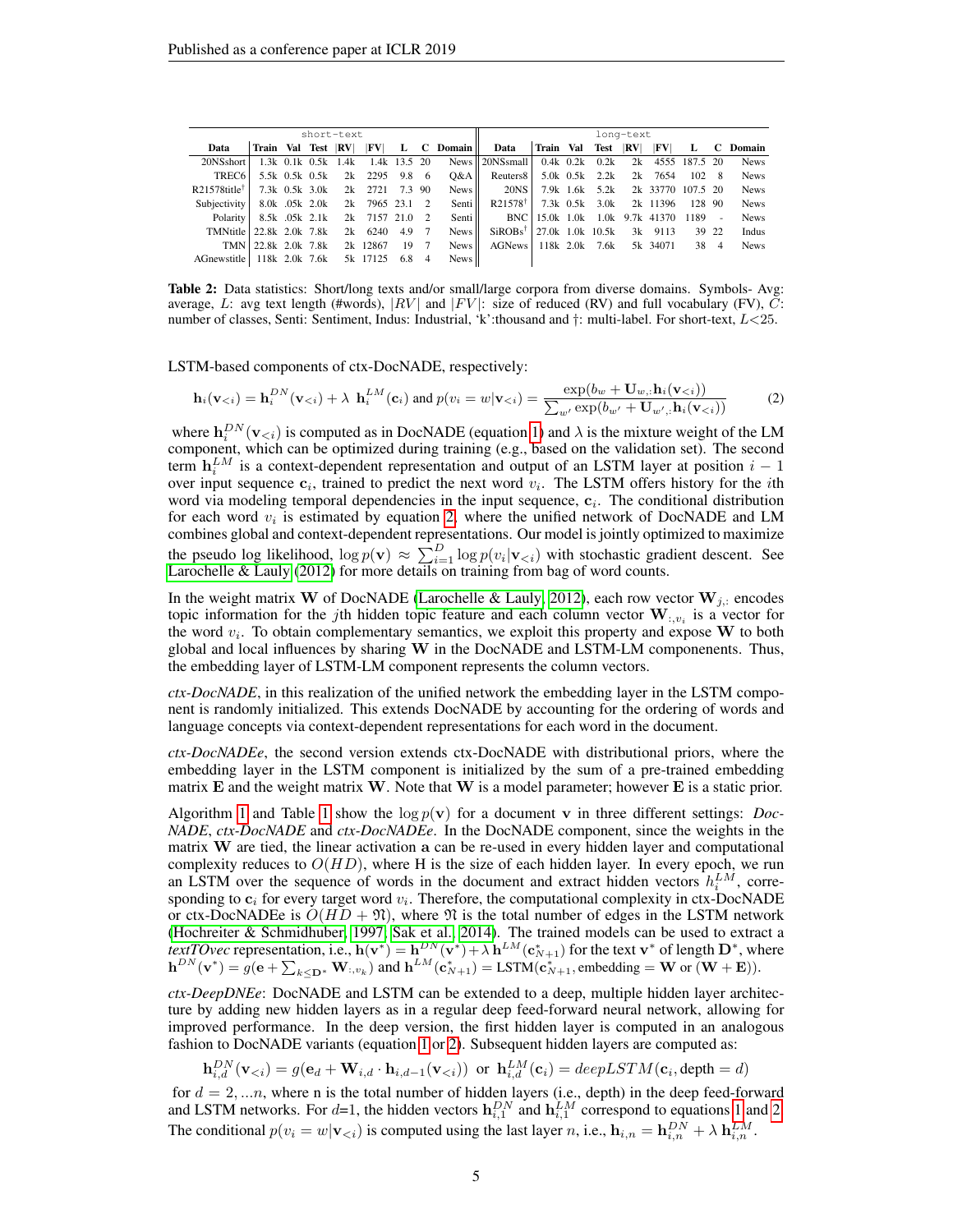<span id="page-5-3"></span>

| Model                   |           | 20NSshort |           | TREC <sub>6</sub> |                | <b>R21578title</b> |           | <b>Subjectivity</b> |           | Polarity |           | <b>TMNtitle</b> |           | <b>TMN</b> |      | <b>AGnewstitle</b> |           | Avg  |
|-------------------------|-----------|-----------|-----------|-------------------|----------------|--------------------|-----------|---------------------|-----------|----------|-----------|-----------------|-----------|------------|------|--------------------|-----------|------|
|                         | <b>IR</b> | F1        | <b>IR</b> | F1                | $_{\text{IR}}$ | F <sub>1</sub>     | <b>IR</b> | F1                  | <b>IR</b> | F1       | <b>IR</b> | F <sub>1</sub>  | <b>IR</b> | F1         | IR   | F1                 | <b>IR</b> | F1   |
| glove(RV)               | .236      | .493      | .480      | .798              | .587           | .356               | .754      | .882                | .543      | .715     | .513      | .693            | .638      | .736       | .588 | 814                | .542      | .685 |
| $\mathfrak{g}$ love(FV) | .236      | .488      | .480      | .785              | .595           | .356               | .775      | .901                | .553      | .728     | .545      | .736            | .643      | .813       | .612 | .830               | .554      | .704 |
| doc2vec                 | .090      | .413      | .260      | .400              | .518           | .176               | .571      | .763                | .510      | .624     | .190      | .582            | .220      | .720       | .265 | .600               | .328      | .534 |
| Gauss-LDA               | .080      | .118      | .325      | .202              | .367           | .012               | .558      | .676                | .505      | .511     | .408      | .472            | .713      | .692       | .516 | .752               | .434      | .429 |
| glove-DMM               | .183      | .213      | .370      | .454              | 273            | .011               | .738      | .834                | .515      | .585     | .445      | .590            | .551      | .666       | .540 | .652               | .451      | .500 |
| glove-LDA               | .160      | .320      | .300      | .600              | .387           | .052               | .610      | .805                | .517      | .607     | .260      | .412            | .428      | .627       | .547 | .687               | .401      | .513 |
| <b>TDLM</b>             | .219      | .308      | .521      | .671              | .563           | .174               | .839      | .885                | .520      | .599     | .535      | .657            | .672      | .767       | .534 | .722               | .550      | .586 |
| DocNADE(RV)             | .290      | .440      | .550      | .804              | .657           | .313               | .820      | .889                | .560      | .699     | .524      | .664            | .652      | .759       | .656 | .819               | .588      | .673 |
| DocNADE(FV)             | .290      | .440      | .546      | .791              | .654           | .302               | .848      | .907                | .576      | .724     | .525      | .688            | .687      | .796       | .678 | .821               | .600      | .683 |
| <b>DeepDNE</b>          | .100      | .080      | .479      | .629              | .630           | .221               | .865      | .909                | .503      | .531     | .536      | .661            | .671      | .783       | .682 | .825               | .558      | .560 |
| ctx-DocNADE             | .296      | .440      | .595      | .817              | .641           | .300               | .874      | .910                | .591      | .725     | .560      | .687            | .692      | .793       | .691 | .826               | .617      | .688 |
| ctx-DocNADEe            | .306      | .490      | .599      | .824              | .656           | .308               | .874      | .917                | .605      | .740     | .595      | .726            | .698      | .806       | .703 | .828               | .630      | .705 |
| ctx-DeepDNEe            | .278      | .416      | .606      | .804              | .647           | .244               | .878      | .920                | .591      | .723     | .576      | .694            | .687      | .796       | .689 | .826               | .620      | .688 |

Table 3: State-of-the-art comparison: IR (i.e, IR-precision at 0.02 fraction) and classification F1 for *short* texts, where  $Avg$ : average over the row values, the **bold** and <u>underline</u>: the maximum for IR and F1, respectively.

## 3 EVALUATION

We apply our modeling approaches (in improving topic models, i.e, DocNADE using language concepts from LSTM-LM) to 8 short-text and 7 long-text datasets of varying size with single/multiclass labeled documents from public as well as industrial corpora. We present four quantitative measures in evaluating topic models: generalization (perplexity), topic coherence, text retrieval and categorization. See the *appendices* for the data description and example texts. Table [2](#page-4-1) shows the data statistics, where 20NS and R21578 signify 20NewsGroups and Reuters21578, respectively.

*Baselines*: While, we evaluate our multi-fold contributions on four tasks: generalization (perplexity), topic coherence, text retrieval and categorization, we compare performance of our proposed models ctx-DocNADE and ctx-DocNADEe with related baselines based on: (1) word representation: glove [\(Pennington et al., 2014\)](#page-11-4), where a document is represented by summing the embedding vectors of it's words, (2) document representation:  $\text{doc2vec}$  [\(Le & Mikolov, 2014\)](#page-11-10), (3) LDA based BoW TMs: ProdLDA [\(Srivastava & Sutton, 2017\)](#page-12-7) and SCHOLAR<sup>[1](#page-5-0)</sup> [\(Card et al., 2017\)](#page-10-10) (4) neural BoW TMs: DocNADE and NTM [\(Cao et al., 2015\)](#page-10-11) and , (5) TMs, including pre-trained word embeddings: Gauss-LDA (GaussianLDA) [\(Das et al., 2015\)](#page-10-4), and glove-DMM, glove-LDA [\(Nguyen et al., 2015\)](#page-11-6). (6) jointly<sup>[2](#page-5-1)</sup> trained topic and language models: TDLM [\(Lau et al., 2017\)](#page-11-2), Topic-RNN [\(Dieng et al., 2016\)](#page-10-3) and TCNLM [\(Wang et al., 2018\)](#page-12-2).

<span id="page-5-4"></span><span id="page-5-2"></span>

| Model                    |           | 20NSsmall Reuters8 |           |                |           | <b>20NS</b>               |                        | R21578         |               | SiROBs         | <b>AGnews</b> |                |                      | Avg  |    | Model        | PPL.                           |    | Model                                            | <b>PPL</b> |
|--------------------------|-----------|--------------------|-----------|----------------|-----------|---------------------------|------------------------|----------------|---------------|----------------|---------------|----------------|----------------------|------|----|--------------|--------------------------------|----|--------------------------------------------------|------------|
|                          | <b>IR</b> | F <sub>1</sub>     | <b>IR</b> | F <sub>1</sub> | <b>IR</b> | F <sub>1</sub>            | <b>IR</b>              | F <sub>1</sub> | <b>IR</b>     | F <sub>1</sub> | <b>IR</b>     | F <sub>1</sub> | <b>IR</b>            | F1   |    | DocNADE      | $980$ $\parallel$ $2$          |    | DocNADE                                          | 846        |
| $\mathit{elove}(\rm RV)$ | .214      | .442               | .845      | .830           | .200      | .608                      | .644                   | .316           | .273          | .202           | .725          |                | .870   .483 .544     |      |    | ctx-DocNADE  | $968$ $\mid \overline{z} \mid$ |    | ctx-DocNADE                                      | 822        |
| $\mathit{elove}$ (FV)    | .238      | .494               | .837      | .880           | .253      | .632                      | .659                   | $.340$ $.285$  |               | .217           | .737          |                | .890   .501          | .575 |    | ctx-DocNADEe | 966                            | Æ. | ctx-DocNADEe                                     | 820        |
| doc2vec                  | .200      | .450               | .586      | .852           | .216      |                           | $.691$ .524            | .215           | .282          | .226           | .387          |                | .713 1.365 .524      |      |    | DocNADE      | 283 II                         |    | DocNADE 1375                                     |            |
| Gauss-LDA                | .090      | .080               | .712      | .557           | .142      | .340 539                  |                        | .114           | .232          | .070           | .456          |                | .818 .361            | .329 |    |              |                                |    |                                                  |            |
| glove-DMM                | .060      | .134               | .623      | .453           | .092      | .187                      | .501                   | .023           | .226          | .050           |               |                |                      |      |    | ctx-DocNADE  | 276∥≌                          |    | ctx-DocNADE 1358                                 |            |
| DocNADE(RV)              | 270       | .530               | .884      | .890           | .366      |                           | .644 .723              | .336 374       |               | .298           | .787          |                | .882   .567          | .596 |    | ctx-DocNADEe |                                |    | $272$ $\overline{\phantom{0}}$ ctx-DocNADEe 1361 |            |
| $DocNADE(FV)$   299      |           | .509               | .879      | .907           | .427      | .727                      | $ .715 \t .340   .382$ |                |               | .308           | .794          |                | $.888$   $.582$ .613 |      |    | DocNADE      | $1437$ $\parallel$ $-$         |    | DocNADE                                          | 646        |
| $ctx$ -DocNADE           | $-313$    | .526               | .880      | .898           | .472      | $.732$ <sup>+</sup>       | .714                   | .315           | .386          | .309           | .791          |                | $.890$ $.592$        | .611 | ÷Е | ctx-DocNADE  | $1430 \parallel \infty$        |    | ctx-DocNADE                                      | 656        |
| $ctx$ -DocNADEe $  .327$ |           | .524               | .883      |                |           | $.900$ . 486 $.745$ . 721 |                        |                | $.332$ $.390$ | $.311$ .796    |               |                | $.894$ .601 .618     |      |    | ctx-DocNADEe | 1427 $\leq$                    |    | ctx-DocNADEe                                     | 648        |

Table 4: IR-precision at fraction 0.02 and classification  $F1$  for *long* texts Table 5: Generalization: PPL

*Experimental Setup*: DocNADE is often trained on a reduced vocabulary (RV) after pre-processing (e.g., ignoring functional words, etc.); however, we also investigate training it on full text/vocabulary (FV) (Table [2\)](#page-4-1) and compute document representations to perform different evaluation tasks. The FV setting preserves the language structure, required by LSTM-LM, and allows a fair comparison of DocNADE+FV and ctx-DocNADE variants. We use the glove embedding of 200 dimensions. All the baselines and proposed models (*ctx-DocNADE*, *ctx-DocNADEe* and *ctx-DeepDNEe*) were run in the FV setting over 200 topics to quantify the quality of the learned representations. To better initialize the complementary learning in ctx-DocNADEs, we perform a pre-training for 10 epochs with  $\lambda$  set to 0. See the *appendices* for the experimental setup and hyperparameters for the following tasks, including the ablation over  $\lambda$  on validation set.

<span id="page-5-1"></span><span id="page-5-0"></span><sup>1</sup> focuses on incorporating meta-data (author, date, etc.) into TMs; SCHOLAR w/o meta-data ≡ ProdLDA <sup>2</sup>though focused on improving language models using topic models, different to our motivation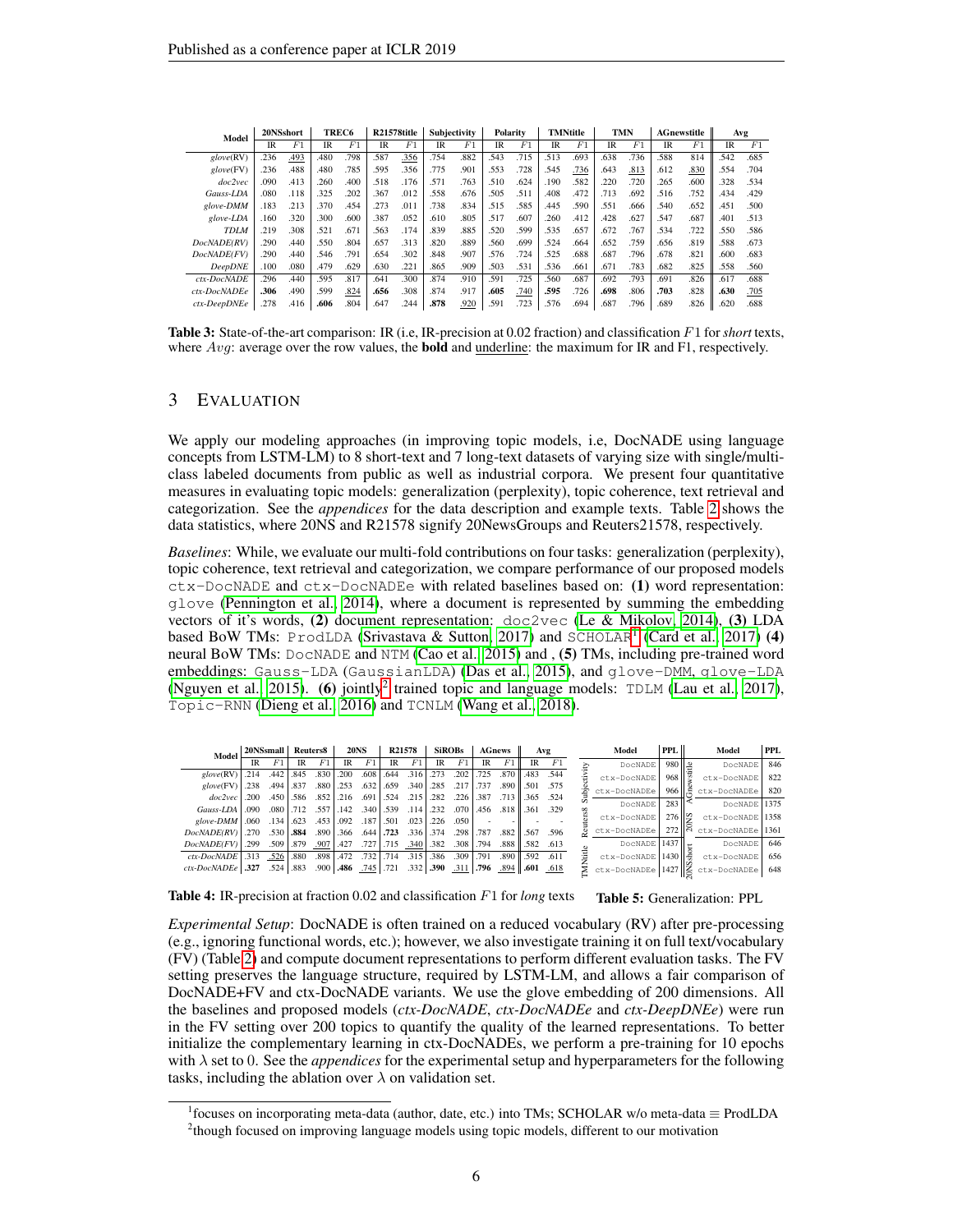<span id="page-6-2"></span>

|                | Data duw-DMM duw-LDA DocNADE $ext{ctx-DNE}$ tx-DNE $ext{ctx-DNE}$ $\begin{bmatrix} 1 & 0 & 0 \\ 0 & 0 & 0 \\ 0 & 0 & 0 \end{bmatrix}$ |  |  |  |  |                                                                                                                                                                                                                                     | Data $\begin{array}{c c c c} \textbf{Date} & \textbf{glove-DMM} & \textbf{DocNADE} & \textbf{ctx-DNE} & \textbf{ctx-DNE} \\ \hline W10 & W20 & W10 & W20 & W10 & W20 & W10 & W20 \end{array}$ |  |  |  |
|----------------|---------------------------------------------------------------------------------------------------------------------------------------|--|--|--|--|-------------------------------------------------------------------------------------------------------------------------------------------------------------------------------------------------------------------------------------|-----------------------------------------------------------------------------------------------------------------------------------------------------------------------------------------------|--|--|--|
|                |                                                                                                                                       |  |  |  |  |                                                                                                                                                                                                                                     |                                                                                                                                                                                               |  |  |  |
|                |                                                                                                                                       |  |  |  |  | 771. 634. [67]. 629. [49]. 613. [682. 538. [58] [682. و2008. [684. [682. 579]. 669. [779. 616. 616. [67]. 512. 512. [69]. [682. 575].                                                                                               |                                                                                                                                                                                               |  |  |  |
|                |                                                                                                                                       |  |  |  |  | <b>365. 746.</b> 759. 759. 759. 751. 751. 678. 584. 678 809 808. 173 810. 174. 818. 699. 699. 551. 755. 410. 179. 180.                                                                                                              |                                                                                                                                                                                               |  |  |  |
|                |                                                                                                                                       |  |  |  |  | 692. 655. [548] 548. [508. 548] 578. [578. [578. [578] [578. [78] [589. [713. [78] [78] [548. [548. [546. [546.] [565. [67] [565. [692] [713. [78] [548.] [548.] [548.] [548.] [548.] [548.] [548.] [548.] [548.] [548.] [548.      |                                                                                                                                                                                               |  |  |  |
|                |                                                                                                                                       |  |  |  |  | <b>714. 592.</b> [10] 581. [10] 583. [10] 583. [10] 583. [10] 597. [10] 597. [10] [10] 584. [10] 584. [10] 583. [10] 583. [10] Foldrity [10] 583. [10] 592. [10] 592. [10] 592. [10] 592. [10] 592. [10] 592. [10] 592. [10] 592. [ |                                                                                                                                                                                               |  |  |  |
| $TMNtitle$ 633 |                                                                                                                                       |  |  |  |  | <b>759. 631.</b> 661. 6729. 606. 729. 606. 729. 716. 778. 716. 729. 716. 672. 712. 712. 712. 651. 651. 651.                                                                                                                         |                                                                                                                                                                                               |  |  |  |
|                |                                                                                                                                       |  |  |  |  | <b>790. 722.</b> (654. 772. 654. 643. 452. 647. 727. Avg (all) Avg (all) 6527. 649. 643. 643. 655. 654. 775. 705. 709                                                                                                               |                                                                                                                                                                                               |  |  |  |

**Table 6:** Average coherence for *short* and *long* texts over 200 topics in FV setting, where *DocNADE*  $\leftrightarrow$  *DNE* 

We run TDL $M<sup>3</sup>$  $M<sup>3</sup>$  $M<sup>3</sup>$  [\(Lau et al., 2017\)](#page-11-2) for all the short-text datasets to evaluate the quality of representations learned in the spare data setting. For a fair comparison, we set 200 topics and hidden size, and initialize with the same pre-trained word embeddings (i.e., glove) as used in the ctx-DocNADEe.

#### 3.1 GENERALIZATION: PERPLEXITY (PPL)

To evaluate the generative performance of the topic models, we estimate the log-probabilities for the test documents and compute the average held-out perplexity (*PPL*) per word as,  $PPL = \exp(-\pi t)$  $\frac{1}{z}\sum_{t=1}^{z}\frac{1}{|\mathbf{v}^{t}|}\log p(\mathbf{v}^{t})$ , where z and  $|\mathbf{v}^{t}|$  are the total number of documents and words in a document  $\mathbf{v}^t$ . For DocNADE, the log-probability  $\log p(\mathbf{v}^t)$  is computed using  $\mathcal{L}^{DN}(\mathbf{v})$ ; however, we ignore the mixture coefficient, i.e.,  $\lambda = 0$  (equation [2\)](#page-4-0) to compute the exact log-likelihood in ctx-DocNADE versions. The optimal  $\lambda$  is determined based on the validation set. Table [5](#page-5-2) quantitatively shows the PPL scores, where the complementary learning with  $\lambda = 0.01$  (optimal) in ctx-DocNADE achieves lower perplexity than the baseline DocNADE for both short and long texts, e.g., (822 vs 846) and (1358 vs 1375) on *AGnewstitle* and *20NS* [4](#page-6-1) datasets, respectively in the FV setting.

## 3.2 INTERPRETABILITY: TOPIC COHERENCE

We compute topic coherence [\(Chang et al., 2009;](#page-10-12) [Newman et al., 2009;](#page-11-11) [Gupta et al., 2018\)](#page-10-7) to assess the meaningfulness of the underlying topics captured. We choose the coherence measure proposed by Röder et al. [\(2015\)](#page-11-12), which identifies context features for each topic word using a sliding window over the reference corpus. Higher scores imply more coherent topics.

We use the gensim module (*radimrehurek.com/gensim/models/coherencemodel.html, coherence type* =  $c_{\perp}v$ ) to estimate coherence for each of the 200 topics (top 10 and 20 words). Table [6](#page-6-2) shows average coherence over 200 topics, where the higher scores in ctx-DocNADE compared to DocNADE (.772 vs .755) suggest that the contextual information and language structure help in generating more coherent topics. The introduction of embeddings in ctx-DocNADEe boosts the topic coherence, leading to a gain of 4.6% (.790 vs .755) on average over 11 datasets. Note that the proposed models also outperform the baselines methods glove-DMM and glove-LDA. Qualitatively, Table [8](#page-9-0) illustrates an example topic from the 20NSshort text dataset for DocNADE, ctx-DocNADE and ctx-DocNADEe, where the inclusion of embeddings results in a more coherent topic.

*Additional Baslines*: We further compare our proposed models to other approaches that combining topic and language models, such as TDLM [\(Lau et al., 2017\)](#page-11-2), Topic-RNN [\(Dieng et al., 2016\)](#page-10-3) and TCNLM [\(Wang et al., 2018\)](#page-12-2). However, the related studies focus on improving language models using topic models: in contrast, the focus of our work is on improving topic models for textual representations (short-text or long-text documents) by incorporating language concepts (e.g., word ordering, syntax, semantics, etc.) and external knowledge (e.g., word embeddings) via neural language models, as discussed in section [1.](#page-0-0)

To this end, we follow the experimental setup of the most recent work, TCNLM and *quantitatively* compare the performance of our models (i.e., ctx-DocNADE and ctx-DocNADEe) in terms of topic coherence (NPMI) on BNC dataset. Table [7](#page-7-0) (left) shows NPMI scores of different models, where the results suggest that our contribution (i.e., ctx-DocNADE) of introducing language concepts into BoW topic model (i.e., DocNADE) improves topic coherence<sup>[5](#page-6-3)</sup>. The better performance for high val-

<span id="page-6-0"></span><sup>&</sup>lt;sup>3</sup>https://github.com/jhlau/topically-driven-language-model

<span id="page-6-3"></span><span id="page-6-1"></span><sup>4</sup> PPL scores in (RV/FV) settings: DocNADE (665/1375) outperforms ProdLDA (1168/2097) on 200 topics <sup>5</sup>NPMI over (50/200) topics learned on 20NS by: ProdLDA (.24/.19) and DocNADE (.15/.12) in RV setting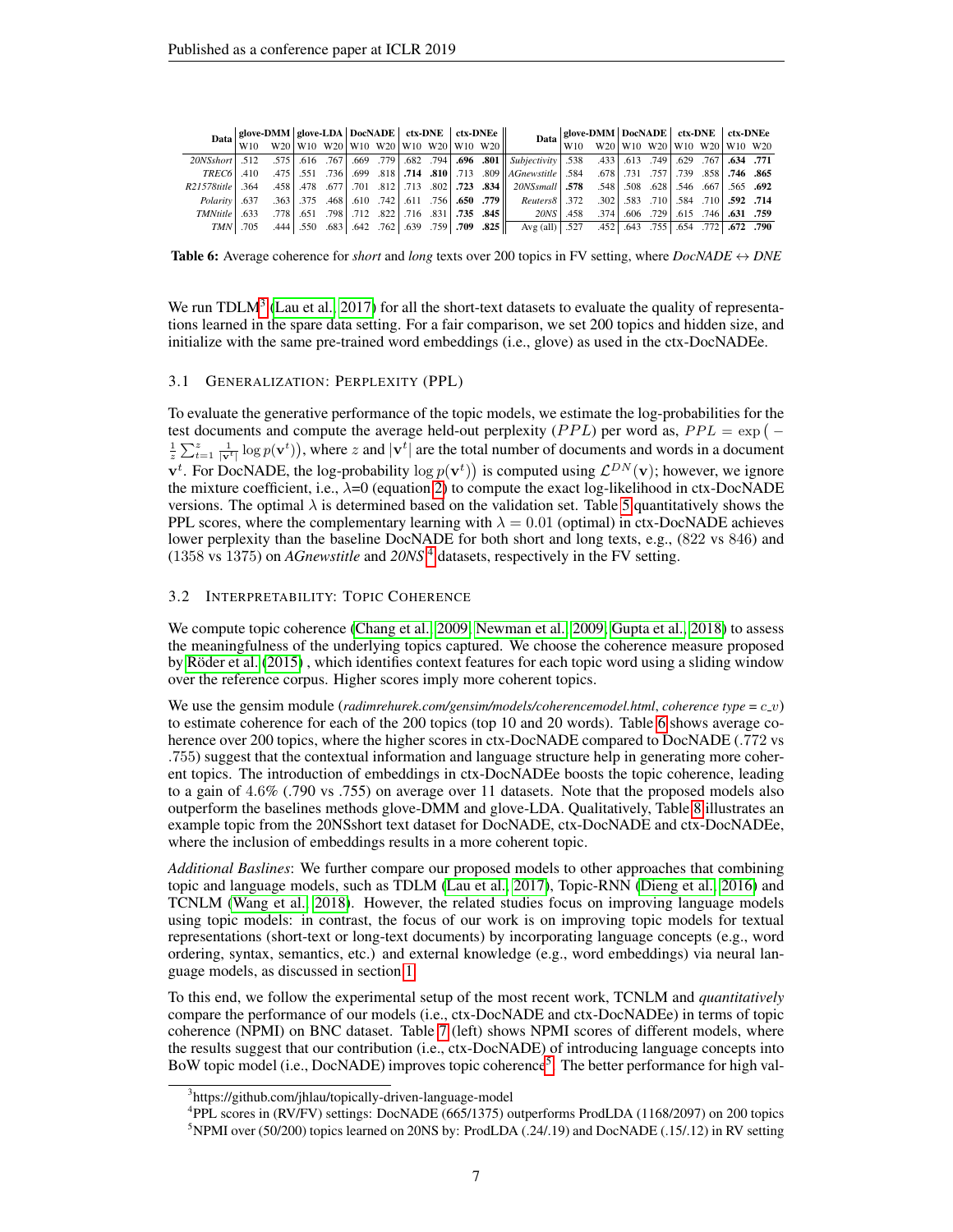<span id="page-7-0"></span>

| Model                         |      | <b>Coherence (NPMI)</b> |      | <b>Topic</b>    | Model         | Topic-words (ranked by their probabilities in topic)  |
|-------------------------------|------|-------------------------|------|-----------------|---------------|-------------------------------------------------------|
|                               | 50   | 100                     | 150  |                 | TCNLM#        | pollution, emissions, nuclear, waste, environmental   |
| $(sliding window=20)$         |      |                         |      | environment     | ctx-DocNADE*  | ozone, pollution, emissions, warming, waste           |
| LDA#                          | .106 | .119                    | .119 |                 | ctx-DocNADEe* | pollution, emissions, dioxide, warming, environmental |
| NTM#                          | .081 | .070                    | .072 |                 | TCNLM#        | elections, economic, minister, political, democratic  |
| $TDLM(s)\#$                   | .102 | .106                    | .100 | politics        | ctx-DocNADE*  | elections, democracy, votes, democratic, communist    |
| $TDLM(1)\#$                   | .095 | .101                    | .104 |                 | ctx-DocNADEe* | democrat, candidate, voters, democrats, poll          |
| Topic-RNN $(s)$ #             | .102 | .108                    | .102 |                 | TCNLM#        | album, band, guitar, music, film                      |
| Topic-RNN $(1)$ #             | .100 | .105                    | .097 | art             | ctx-DocNADE*  | guitar, album, band, bass, tone                       |
| $TCNLM(s)\#$                  | .114 | .111                    | .107 |                 | ctx-DocNADEe* | guitar, album, pop, guitars, song                     |
| $TCNLM(1)$ #                  | .101 | .104                    | .102 |                 | TCNLM#        | bedrooms, hotel, garden, situated, rooms              |
| <b>DocNADE</b>                | .097 | .095                    | .097 | facilities      | ctx-DocNADE*  | bedrooms, queen, hotel, situated, furnished           |
| ctx-DocNADE* $(\lambda=0.2)$  | .102 | .103                    | .102 |                 | ctx-DocNADEe* | hotel, bedrooms, golf, resorts, relax                 |
| ctx-DocNADE*( $\lambda$ =0.8) | .106 | .105                    | .104 |                 | TCNLM#        | corp, turnover, unix, net, profits                    |
| ctx-DocNADEe* $(\lambda=0.2)$ | .098 | .101                    |      | <b>business</b> | ctx-DocNADE*  | shares, dividend, shareholders, stock, profits        |
| ctx-DocNADEe* $(\lambda=0.8)$ | .105 | .104                    | ٠    |                 | ctx-DocNADEe* | profits, growing, net, earnings, turnover             |
| $(sliding window=110)$        |      |                         |      |                 | TCNLM#        | eye, looked, hair, lips, stared                       |
| <b>DocNADE</b>                | .133 | .131                    | .132 | expression      | ctx-DocNADE*  | nodded, shook, looked, smiled, stared                 |
| ctx-DocNADE* $(\lambda=0.2)$  | .134 | .141                    | .138 |                 | ctx-DocNADEe* | charming, smiled, nodded, dressed, eyes               |
| ctx-DocNADE* $(\lambda=0.8)$  | .139 | .142                    | .140 |                 | TCNLM#        | courses, training, students, medau, education         |
| ctx-DocNADEe* $(\lambda=0.2)$ | .133 | .139                    |      | education       | ctx-DocNADE*  | teachers, curriculum, workshops, learning, medau      |
| ctx-DocNADEe* $(\lambda=0.8)$ | .135 | .141                    |      |                 | ctx-DocNADEe* | medau, pupils, teachers, schools, curriculum          |

Table 7: (Left): Topic coherence (NMPI) scores of different models for 50, 100 and 150 topics on BNC dataset. The *sliding window* is one of the hyper-parameters for computing topic coherence (Röder et al., 2015; [Wang](#page-12-2) [et al., 2018\)](#page-12-2). A *sliding window* of 20 is used in TCNLM; in addition we also present results for a window of size 110.  $\lambda$  is the mixture weight of the LM component in the topic modeling process, and (s) and (l) indicate small and large model, respectively. The symbol '-' indicates no result, since word embeddings of 150 dimensions are not available from glove vectors. (Right): The top 5 words of seven learnt topics from our models and TCNLM. The asterisk (\*) indicates our proposed models and (#) taken from TCNLM [\(Wang et al., 2018\)](#page-12-2).

ues of  $\lambda$  illustrates the relevance of the LM component for topic coherence (DocNADE corresponds to  $\lambda=0$ ). Similarly, the inclusion of word embeddings (i.e., ctx-DocNADEe) results in more coherent topics than the baseline DocNADE. Importantly, while ctx-DocNADEe is motivated by sparse data settings, the BNC dataset is neither a collection of short-text nor a corpus of few documents. Consequently, ctx-DocNADEe does not show improvements in topic coherence over ctx-DocNADE.

In Table [7](#page-7-0) (right), we further *qualitatively* show the top 5 words of seven topics (topic name summarized by [Wang et al.](#page-12-2) [\(2018\)](#page-12-2)) from TCNML and our models. Observe that ctx-DocNADE captures a topic *expression* that is a collection of only verbs in the past participle. Since the BNC dataset is unlabeled, we are here restricted to comparing model performance in terms of topic coherence only.

#### <span id="page-7-1"></span>3.3 APPLICABILITY: TEXT RETRIEVAL AND CATEGORIZATION

*Text Retrieval*: We perform a document retrieval task using the short-text and long-text documents with label information. We follow the experimental setup similar to [Lauly et al.](#page-11-0) [\(2017\)](#page-11-0), where all test documents are treated as queries to retrieve a fraction of the closest documents in the original training set using cosine similarity measure between their textTOvec representations (section [2.2\)](#page-3-3). To compute retrieval precision for each fraction (e.g., 0.0001, 0.005, 0.01, 0.02, 0.05, etc.), we average the number of retrieved training documents with the same label as the query. For multi-label datasets, we average the precision scores over multiple labels for each query. Since, [Salakhutdinov](#page-12-0) [& Hinton](#page-12-0) [\(2009\)](#page-12-0) and [Lauly et al.](#page-11-0) [\(2017\)](#page-11-0) have shown that RSM and DocNADE strictly outperform LDA on this task, we solely compare DocNADE with our proposed extensions.

Table [3](#page-5-3) and [4](#page-5-4) show the retrieval precision scores for the short-text and long-text datasets, respectively at retrieval fraction 0.02. Observe that the introduction of both pre-trained embeddings and language/contextual information leads to improved performance on the IR task noticeably for short texts. We also investigate topic modeling without pre-processing and filtering certain words, i.e. the FV setting and find that the DocNADE(FV) or glove(FV) improves IR precision over the baseline RV setting. Therefore, we opt for the FV in the proposed extensions. On an average over the 8 shorttext and 6 long-text datasets, *ctx-DocNADEe* reports a gain of 7.1% (.630 vs .588) (Table [3\)](#page-5-3) 6.0% (.601 vs .567) (Table [4\)](#page-5-4), respectively in precision compared to DocNADE(RV). To further compare with TDLM, our proposed models (ctx-DocNADE and ctx-DocNADEe) outperform it by a notable margin for all the short-text datasets, i.e., a gain of 14.5% (.630 vs .550: ctx-DocNADEe vs TDLM)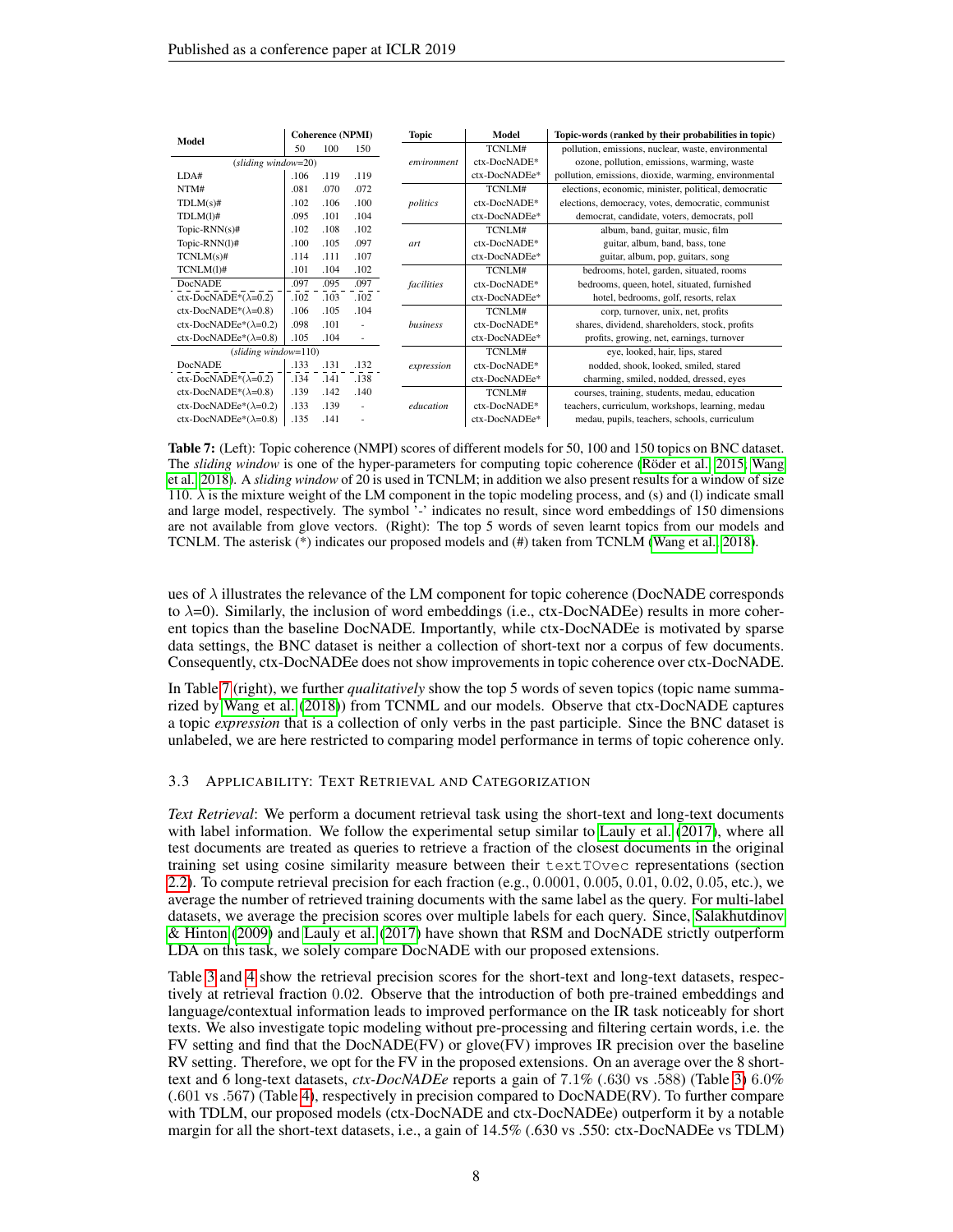<span id="page-8-0"></span>

Figure 3: Retrieval performance (IR-precision) on 6 datasets at different fractions

in IR-precision. In addition, the deep variant  $(d=3)$  with embeddings, i.e., ctx-DeepDNEe shows competitive performance on TREC6 and Subjectivity datasets.

Figures [\(3a, 3b, 3c, 3d, 3e](#page-8-0) and [3f\)](#page-8-0) illustrate the average precision for the retrieval task on 6 datasets. Observe that the ctx-DocNADEe outperforms DocNADE(RV) at all the fractions and demonstrates a gain of 6.5% (.615 vs .577) in precision at fraction 0.02, averaged over 14 datasets. Additionally, our proposed models outperform TDLM and ProdLDA<sup>[6](#page-8-1)</sup> (for 20NS) by noticeable margins.

*Text Categorization*: We perform text categorization to measure the quality of our textTovec representations. We consider the same experimental setup as in the retrieval task and extract textTOvec of 200 dimension for each document, learned during the training of ctx-DocNADE variants. To perform text categorization, we employ a logistic regression classifier with L2 regularization. While, *ctx-DocNADEe* and *ctx-DeepDNEe* make use of glove embeddings, they are evaluated against the topic model baselines with embeddings. For the short texts (Table [3\)](#page-5-3), the *glove* leads DocNADE in classification performance, suggesting a need for distributional priors in the topic model. Therefore, the ctx-DocNADEe reports a gain of 4.8% (.705 vs .673) and 3.6%(.618 vs .596) in F1, compared to DocNADE(RV) on an average over the short (Table [3\)](#page-5-3) and long (Table [4\)](#page-5-4) texts, respectively. In result, a gain of 4.4% (.662 vs .634) overall.

In terms of classification accuracy on 20NS dataset, the scores are: DocNADE (0.734), ctx-DocNADE (0.744), ctx-DocNADEe (0.751), NTM (0.72) and SCHOLAR (0.71). While, our proposed models, i.e., ctx-DocNADE and ctx-DocNADEe outperform both NTM (results taken from [Cao et al.](#page-10-11) [\(2015\)](#page-10-11), Figure 2) and SCHOLAR (results taken from [Card et al.](#page-10-10) [\(2017\)](#page-10-10), Table 2), the DocNADE establishes itself as a strong neural topic model baseline.

## 3.4 INSPECTION OF LEARNED REPRESENTATIONS

To further interpret the topic models, we analyze the meaningful semantics captured via topic extraction. Table [8](#page-9-0) shows a topic extracted using 20NS dataset that could be interpreted as *computers*, which are (sub)categories in the data, confirming that meaningful topics are captured. Observe that

<span id="page-8-1"></span><sup>6</sup> IR-precision scores at 0.02 retrieval fraction on the short-text datasets by ProdLDA: *20NSshort* (.08), *TREC6* (.24), *R21578title* (.31), *Subjectivity* (.63) and *Polarity* (.51). Therefore, the *DocNADE, ctx-DocNADE and ctx-DocNADEe outperform ProdLDA in both the settings*: data sparsity and sufficient co-occurrences.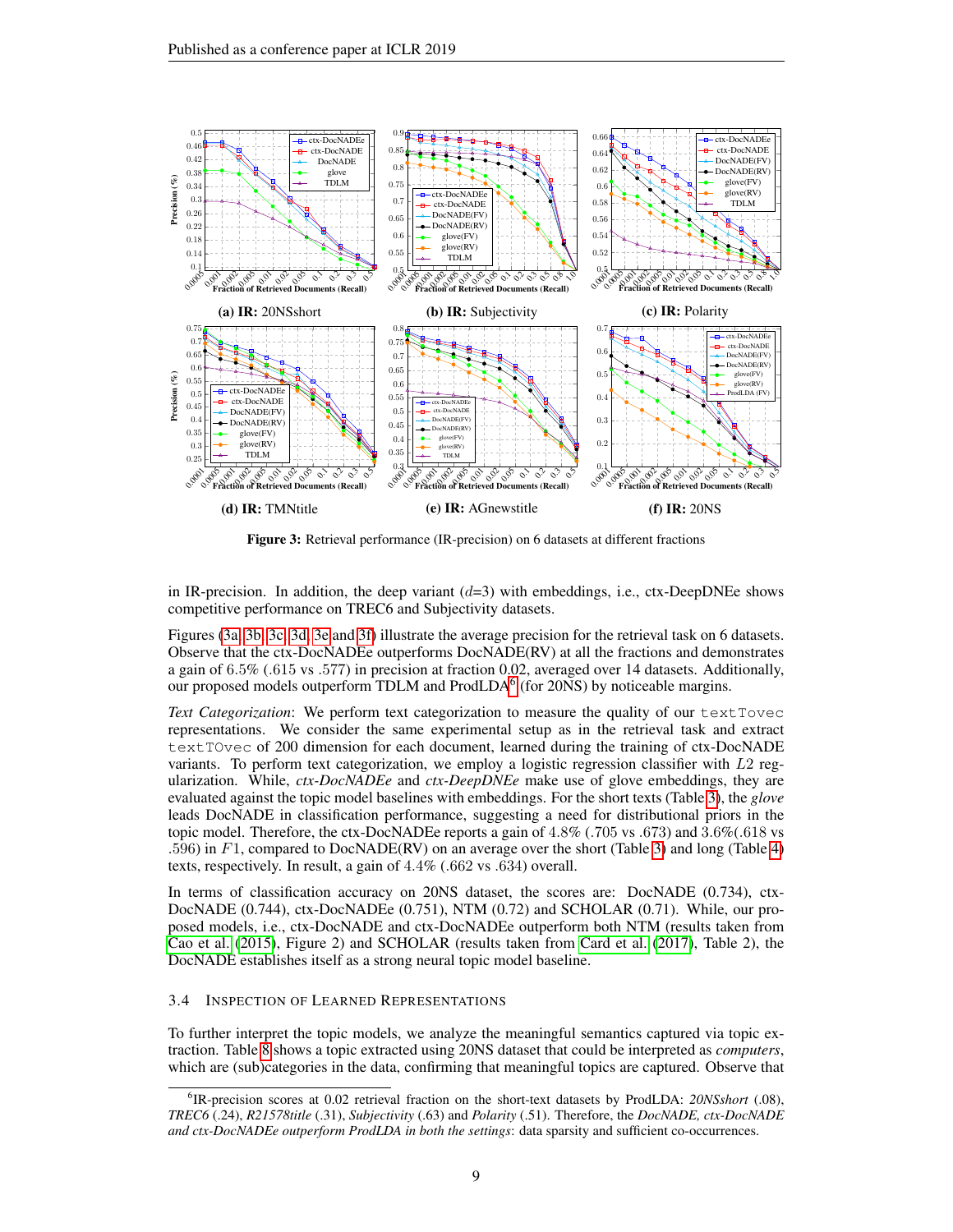<span id="page-9-2"></span>

Figure 4: Evaluations at different fractions (20%, 40%, 60%, 80%, 100%) of the training set of TMNtitle

the ctx-DocNADEe extracts a more coherent topic due to embedding priors. To *qualitatively* inspect the contribution of word embeddings and  $text$  TOvec representations in topic models, we analyse the text retrieved for each query using the representations learned from DocNADE and ctx-DoocNADEe models. Table [9](#page-9-1) illustrates the retrieval of the top 3 texts for an input query, selected from *TMNtitle* dataset, where #match is YES if the query and retrievals have the same class label. Observe that ctx-DocNADEe retrieves the top 3 texts, each with no unigram overlap with the query.

<span id="page-9-1"></span><span id="page-9-0"></span>

| <b>DocNADE</b>    | ctx-DocNADE        | ctx-DocNADEe        | $\Phi$ <i>Query</i> :: "emerging economies move ahead nuclear plans" #match |            |
|-------------------|--------------------|---------------------|-----------------------------------------------------------------------------|------------|
| vga, screen,      | computer, color,   | svga, graphics      | $\#IR1$ :: imf sign lifting japan yen                                       | <b>YES</b> |
| computer, sell,   | screen, offer,     | bar, macintosh,     | #IR2 :: japan recovery takes hold debt downgrade looms                      | <b>YES</b> |
| color, powerbook, | vga, card,         | san, windows,       | #IR3 :: japan ministers confident treasuries move                           | <b>YES</b> |
| sold, cars.       | terminal, forsale, | utility, monitor,   | $\#IR1$ :: nuclear regulator back power plans                               | NO.        |
| svga, offer       | gov, vesa          | computer, processor | $\#IR2$ :: defiant iran plans big rise nuclear                              | NO         |
| .554              | .624               | .667                | #IR3 :: japan banks billion nuclear operator sources                        | <b>YES</b> |

Table 8: A topic of 20NS dataset with coherence Table 9: Illustration of the top-3 retrievals for an input query

Additionally, we show the quality of representations learned at different fractions (20%, 40%, 60%, 80%, 100%) of training set from TMNtitle data and use the same experimental setup for the IR and classification tasks, as in section [3.3.](#page-7-1) In Figure [4,](#page-9-2) we quantify the quality of representations learned and demonstrate improvements due to the proposed models, i.e., ctx-DocNADE and ctx-DocNADEe over DocNADE at different fractions of the training data. Observe that the gains in both the tasks are large for smaller fractions of the datasets. For instance, one of the proposed models, i.e., ctx-DocNADEe (vs DocNADE) reports: (1) a precision (at 0.02 fraction) of 0.580 vs 0.444 at 20% and 0.595 vs 0.525 at 100% of the training set, and (2) an F1 of 0.711 vs 0.615 at 20% and 0.726 vs 0.688 at 100% of the training set. Therefore, the findings conform to our second contribution of improving topic models with word embeddings, especially in the sparse data setting.

#### 3.5 CONCLUSION

In this work, we have shown that accounting for language concepts such as word ordering, syntactic and semantic information in neural autoregressive topic models helps to better estimate the probability of a word in a given context. To this end, we have combined a neural autoregressive topic- (i.e., DocNADE) and a neural language (e.g., LSTM-LM) model in a single probabilistic framework with an aim to introduce language concepts in each of the autoregressive steps of the topic model. This facilitates learning a latent representation from the entire document whilst accounting for the local dynamics of the collocation patterns, encoded in the internal states of LSTM-LM. We further augment this complementary learning with external knowledge by introducing word embeddings. Our experimental results show that our proposed modeling approaches consistently outperform stateof-the-art generative topic models, quantified by generalization (perplexity), topic interpretability (coherence), and applicability (text retrieval and categorization) on 15 datasets.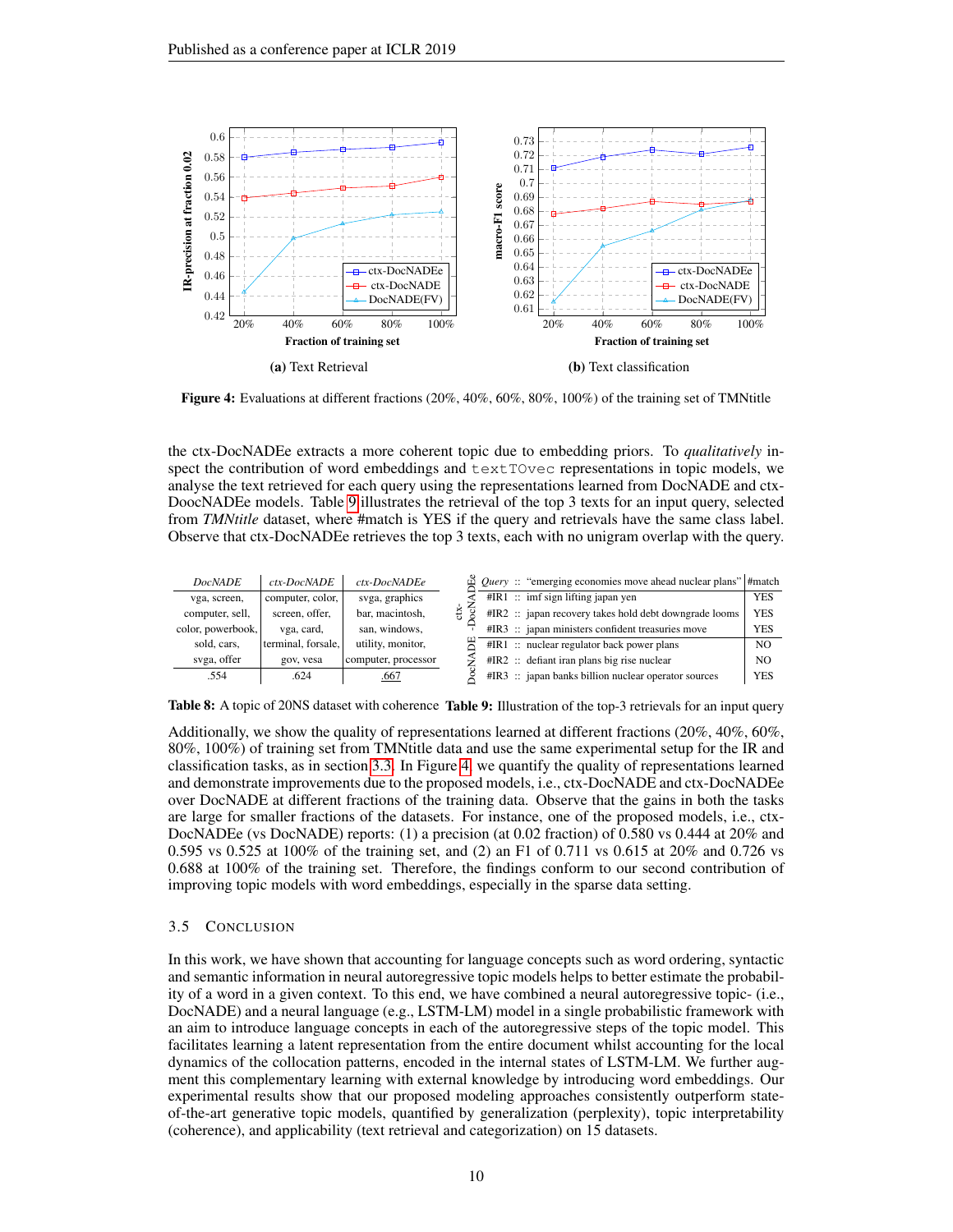## **REFERENCES**

- <span id="page-10-8"></span>Yoshua Bengio, Rejean Ducharme, Pascal Vincent, and Christian Janvin. A neural probabilistic ´ language model. *Journal of Machine Learning Research*, 3:1137–1155, 2003. URL [http:](http://www.jmlr.org/papers/v3/bengio03a.html) [//www.jmlr.org/papers/v3/bengio03a.html](http://www.jmlr.org/papers/v3/bengio03a.html).
- <span id="page-10-0"></span>David M. Blei, Andrew Y. Ng, and Michael I. Jordan. Latent dirichlet allocation. *Journal of Machine Learning Research*, 3:993–1022, 2003. URL [http://www.jmlr.org/papers/v3/](http://www.jmlr.org/papers/v3/blei03a.html) [blei03a.html](http://www.jmlr.org/papers/v3/blei03a.html).
- <span id="page-10-11"></span>Ziqiang Cao, Sujian Li, Yang Liu, Wenjie Li, and Heng Ji. A novel neural topic model and its supervised extension. In *Twenty-Ninth AAAI Conference on Artificial Intelligence*, pp. 2210–2216. AAAI Press, 2015. URL [http://www.aaai.org/ocs/index.php/AAAI/AAAI15/](http://www.aaai.org/ocs/index.php/AAAI/AAAI15/paper/view/9303) [paper/view/9303](http://www.aaai.org/ocs/index.php/AAAI/AAAI15/paper/view/9303).
- <span id="page-10-10"></span>Dallas Card, Chenhao Tan, and Noah A. Smith. A neural framework for generalized topic models. *CoRR*, abs/1705.09296, 2017. URL <http://arxiv.org/abs/1705.09296>.
- <span id="page-10-12"></span>Jonathan Chang, Jordan L. Boyd-Graber, Sean Gerrish, Chong Wang, and David M. Blei. Reading tea leaves: How humans interpret topic models. In *Advances in Neural Information Processing Systems 22: 23rd Annual Conference on Neural Information Processing Systems*, pp. 288–296. Curran Associates, Inc., 2009. URL [http://papers.nips.cc/paper/](http://papers.nips.cc/paper/3700-reading-tea-leaves-how-humans-interpret-topic-models) [3700-reading-tea-leaves-how-humans-interpret-topic-models](http://papers.nips.cc/paper/3700-reading-tea-leaves-how-humans-interpret-topic-models).
- <span id="page-10-4"></span>Rajarshi Das, Manzil Zaheer, and Chris Dyer. Gaussian lda for topic models with word embeddings. In *Proceedings of the 53rd Annual Meeting of the Association for Computational Linguistics and the 7th International Joint Conference on Natural Language Processing (Volume 1: Long Papers)*, pp. 795–804. Association for Computational Linguistics, 2015. doi: 10.3115/v1/P15-1077. URL <http://aclweb.org/anthology/P15-1077>.
- <span id="page-10-3"></span>Adji B. Dieng, Chong Wang, Jianfeng Gao, and John William Paisley. Topicrnn: A recurrent neural network with long-range semantic dependency. *CoRR*, abs/1611.01702, 2016. URL [http:](http://arxiv.org/abs/1611.01702) [//arxiv.org/abs/1611.01702](http://arxiv.org/abs/1611.01702).
- <span id="page-10-7"></span>Pankaj Gupta, Subburam Rajaram, Hinrich Schütze, and Bernt Andrassy. Deep temporal-recurrentreplicated-softmax for topical trends over time. In *Proceedings of the 2018 Conference of the North American Chapter of the Association for Computational Linguistics: Human Language Technologies, Volume 1 (Long Papers)*, pp. 1079–1089. Association for Computational Linguistics, 2018. doi: 10.18653/v1/N18-1098. URL [http://aclweb.org/anthology/](http://aclweb.org/anthology/N18-1098) [N18-1098](http://aclweb.org/anthology/N18-1098).
- <span id="page-10-2"></span>Pankaj Gupta, Yatin Chaudhary, Florian Buettner, and Hinrich Schütze. Document informed neural autoregressive topic models with distributional prior. In *Proceedings of the Thirty-Third AAAI Conference on Artificial Intelligence*, 2019. URL [https://arxiv.org/abs/1809.](https://arxiv.org/abs/1809.06709) [06709](https://arxiv.org/abs/1809.06709).
- <span id="page-10-5"></span>Geoffrey E. Hinton, Simon Osindero, and Yee Whye Teh. A fast learning algorithm for deep belief nets. *Neural Computation*, 18(7):1527–1554, 2006. doi: 10.1162/neco.2006.18.7.1527. URL <https://doi.org/10.1162/neco.2006.18.7.1527>.
- <span id="page-10-9"></span>Sepp Hochreiter and Jürgen Schmidhuber. Long short-term memory. *Neural Computation*, 9(8): 1735–1780, 1997. doi: 10.1162/neco.1997.9.8.1735. URL [https://doi.org/10.1162/](https://doi.org/10.1162/neco.1997.9.8.1735) [neco.1997.9.8.1735](https://doi.org/10.1162/neco.1997.9.8.1735).
- <span id="page-10-6"></span>Hugo Larochelle and Yoshua Bengio. Classification using discriminative restricted boltzmann machines. In *Machine Learning, Proceedings of the Twenty-Fifth International Conference (ICML 2008), Helsinki, Finland, June 5-9, 2008*, volume 307 of *ACM International Conference Proceeding Series*, pp. 536–543. ACM, 2008. doi: 10.1145/1390156.1390224. URL <https://doi.org/10.1145/1390156.1390224>.
- <span id="page-10-1"></span>Hugo Larochelle and Stanislas Lauly. A neural autoregressive topic model. In *Advances in Neural Information Processing Systems 25: 26th Annual Conference on Neural Information Processing Systems*, pp. 2717–2725, 2012. URL [http://papers.nips.cc/paper/](http://papers.nips.cc/paper/4613-a-neural-autoregressive-topic-model) [4613-a-neural-autoregressive-topic-model](http://papers.nips.cc/paper/4613-a-neural-autoregressive-topic-model).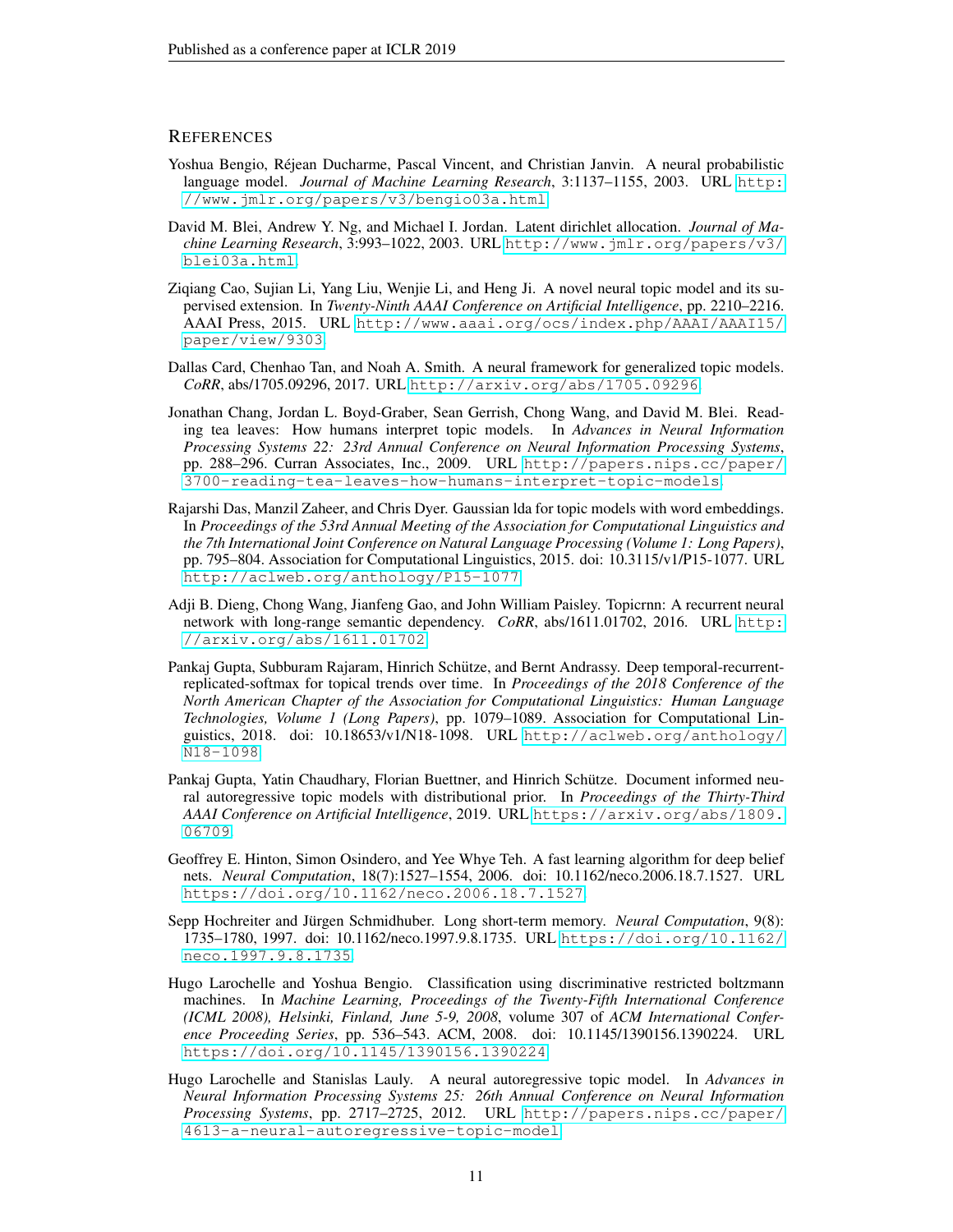- <span id="page-11-8"></span>Hugo Larochelle and Iain Murray. The neural autoregressive distribution estimator. In *Proceedings of the Fourteenth International Conference on Artificial Intelligence and Statistics, AISTATS*, volume 15 of *JMLR Proceedings*, pp. 29–37. JMLR.org, 2011. URL [http://www.jmlr.org/](http://www.jmlr.org/proceedings/papers/v15/larochelle11a/larochelle11a.pdf) [proceedings/papers/v15/larochelle11a/larochelle11a.pdf](http://www.jmlr.org/proceedings/papers/v15/larochelle11a/larochelle11a.pdf).
- <span id="page-11-2"></span>Jey Han Lau, Timothy Baldwin, and Trevor Cohn. Topically driven neural language model. In *Proceedings of the 55th Annual Meeting of the Association for Computational Linguistics (Volume 1: Long Papers)*, pp. 355–365. Association for Computational Linguistics, 2017. doi: 10.18653/ v1/P17-1033. URL <http://aclweb.org/anthology/P17-1033>.
- <span id="page-11-0"></span>Stanislas Lauly, Yin Zheng, Alexandre Allauzen, and Hugo Larochelle. Document neural autoregressive distribution estimation. *Journal of Machine Learning Research*, 18(113):1–24, 2017. URL <http://jmlr.org/papers/v18/16-017.html>.
- <span id="page-11-10"></span>Quoc V. Le and Tomas Mikolov. Distributed representations of sentences and documents. In *Proceedings of the 31th International Conference on Machine Learning, ICML*, volume 32 of *JMLR Workshop and Conference Proceedings*, pp. 1188–1196. JMLR.org, 2014. URL [http:](http://jmlr.org/proceedings/papers/v32/le14.html) [//jmlr.org/proceedings/papers/v32/le14.html](http://jmlr.org/proceedings/papers/v32/le14.html).
- <span id="page-11-3"></span>Tomas Mikolov, Martin Karafiát, Lukás Burget, Jan Cernocký, and Sanjeev Khudanpur. Recurrent neural network based language model. In *Eleventh Annual Conference of the International Speech Communication Association (INTERSPEECH)*, pp. 1045–1048. ISCA, 2010. URL [http://](http://www.isca-speech.org/archive/interspeech_2010/i10_1045.html) [www.isca-speech.org/archive/interspeech\\_2010/i10\\_1045.html](http://www.isca-speech.org/archive/interspeech_2010/i10_1045.html).
- <span id="page-11-9"></span>Tomas Mikolov, Kai Chen, Greg Corrado, and Jeffrey Dean. Efficient estimation of word representations in vector space. In *Proceeding of the International Conference on Learning Representations Workshop Track*. ICLR, 2013. URL <http://arxiv.org/abs/1301.3781>.
- <span id="page-11-11"></span>David Newman, Sarvnaz Karimi, and Lawrence Cavedon. External evaluation of topic models. In *Proceedings of the 14th Australasian Document Computing Symposium*, 2009. URL [http:](http://citeseerx.ist.psu.edu/viewdoc/summary?doi=10.1.1.529.7854) [//citeseerx.ist.psu.edu/viewdoc/summary?doi=10.1.1.529.7854](http://citeseerx.ist.psu.edu/viewdoc/summary?doi=10.1.1.529.7854).
- <span id="page-11-6"></span>Dat Quoc Nguyen, Richard Billingsley, Lan Du, and Mark Johnson. Improving topic models with latent feature word representations. *Transactions of the Association for Computational Linguistics*, 3:299–313, 2015. URL <http://aclweb.org/anthology/Q15-1022>.
- <span id="page-11-7"></span>Kamal Nigam, Andrew McCallum, Sebastian Thrun, and Tom M. Mitchell. Text classification from labeled and unlabeled documents using EM. *Machine Learning*, 39(2/3):103–134, 2000. doi: 10.1023/A:1007692713085. URL <https://doi.org/10.1023/A:1007692713085>.
- <span id="page-11-4"></span>Jeffrey Pennington, Richard Socher, and Christopher D. Manning. Glove: Global vectors for word representation. In *Proceedings of the 2014 Conference on Empirical Methods in Natural Language Processing, EMNLP 2014, October 25-29, 2014, Doha, Qatar, A meeting of SIGDAT, a Special Interest Group of the ACL*, pp. 1532–1543, 2014. URL [http://aclweb.org/](http://aclweb.org/anthology/D/D14/D14-1162.pdf) [anthology/D/D14/D14-1162.pdf](http://aclweb.org/anthology/D/D14/D14-1162.pdf).
- <span id="page-11-1"></span>Matthew Peters, Mark Neumann, Mohit Iyyer, Matt Gardner, Christopher Clark, Kenton Lee, and Luke Zettlemoyer. Deep contextualized word representations. In *Proceedings of the 2018 Conference of the North American Chapter of the Association for Computational Linguistics: Human Language Technologies, Volume 1 (Long Papers)*, pp. 2227–2237. Association for Computational Linguistics, 2018. URL <http://aclweb.org/anthology/N18-1202>.
- <span id="page-11-5"></span>James Petterson, Alexander J. Smola, Tibério S. Caetano, Wray L. Buntine, and Shravan M. Narayanamurthy. Word features for latent dirichlet allocation. In *Advances in Neural Information Processing Systems 23: 24th Annual Conference on Neural Information Processing Systems*, pp. 1921–1929. Curran Associates, Inc., 2010. URL [http://papers.nips.cc/paper/](http://papers.nips.cc/paper/4094-word-features-for-latent-dirichlet-allocation) [4094-word-features-for-latent-dirichlet-allocation](http://papers.nips.cc/paper/4094-word-features-for-latent-dirichlet-allocation).
- <span id="page-11-12"></span>Michael Röder, Andreas Both, and Alexander Hinneburg. Exploring the space of topic coherence measures. In *Proceedings of the Eighth ACM International Conference on Web Search and Data Mining, WSDM*, pp. 399–408. Association for Computing Machinery, 2015. doi: 10.1145/2684822.2685324. URL <https://doi.org/10.1145/2684822.2685324>.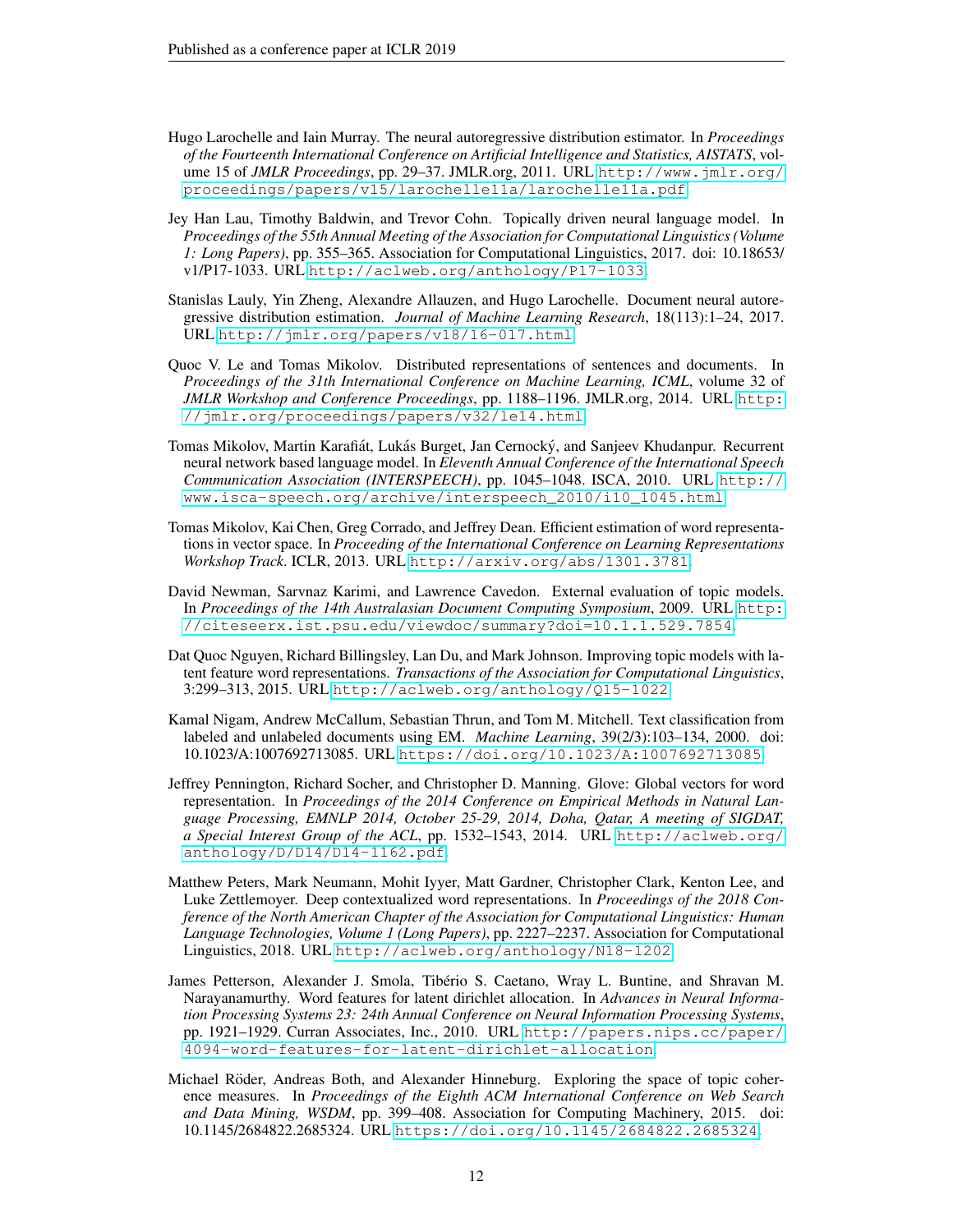- <span id="page-12-5"></span>Mehran Sahami and Timothy D. Heilman. A web-based kernel function for measuring the similarity of short text snippets. In *Proceedings of the 15th international conference on World Wide Web, WWW*, pp. 377–386. Association for Computing Machinery, 2006. doi: 10.1145/1135777. 1135834. URL <https://doi.org/10.1145/1135777.1135834>.
- <span id="page-12-6"></span>Hasim Sak, Andrew W. Senior, and Françoise Beaufays. Long short-term memory recurrent neural network architectures for large scale acoustic modeling. In *15th Annual Conference of the International Speech Communication Association (INTERSPEECH 2014): Celebrating the Diversity of Spoken Languages*, pp. 338–342. International Speech Communication Association, 2014. URL [http://www.isca-speech.org/archive/interspeech\\_2014/i14\\_](http://www.isca-speech.org/archive/interspeech_2014/i14_0338.html) [0338.html](http://www.isca-speech.org/archive/interspeech_2014/i14_0338.html).
- <span id="page-12-0"></span>Ruslan Salakhutdinov and Geoffrey E. Hinton. Replicated softmax: an undirected topic model. In *Advances in Neural Information Processing Systems 22: 23rd Annual Conference on Neural Information Processing Systems*, pp. 1607–1614. Curran Associates, Inc., 2009. URL [http://papers.nips.cc/paper/](http://papers.nips.cc/paper/3856-replicated-softmax-an-undirected-topic-model) [3856-replicated-softmax-an-undirected-topic-model](http://papers.nips.cc/paper/3856-replicated-softmax-an-undirected-topic-model).
- <span id="page-12-7"></span>Akash Srivastava and Charles Sutton. Autoencoding variational inference for topic models. In *5th International Conference on Learning Representations, ICLR*, 2017. URL [https://arxiv.](https://arxiv.org/pdf/1703.01488.pdf) [org/pdf/1703.01488.pdf](https://arxiv.org/pdf/1703.01488.pdf).
- <span id="page-12-3"></span>Hanna M. Wallach. Topic modeling: beyond bag-of-words. In *Proceedings of the Twenty-Third International Conference Machine Learning, (ICML 2006)*, volume 148 of *ACM International Conference Proceeding Series*, pp. 977–984. Association for Computing Machinery, 2006. doi: 10.1145/1143844.1143967. URL <https://doi.org/10.1145/1143844.1143967>.
- <span id="page-12-2"></span>Wenlin Wang, Zhe Gan, Wenqi Wang, Dinghan Shen, Jiaji Huang, Wei Ping, Sanjeev Satheesh, and Lawrence Carin. Topic compositional neural language model. In *International Conference on Artificial Intelligence and Statistics, AISTATS 2018*, volume 84, pp. 356–365. PMLR, 2018. URL <http://proceedings.mlr.press/v84/wang18a.html>.
- <span id="page-12-4"></span>Xuerui Wang, Andrew McCallum, and Xing Wei. Topical n-grams: Phrase and topic discovery, with an application to information retrieval. In *Proceedings of the 7th IEEE International Conference on Data Mining (ICDM 2007), October 28-31, 2007, Omaha, Nebraska, USA*, pp. 697–702. IEEE Computer Society, 2007. doi: 10.1109/ICDM.2007.86. URL [https://doi.org/10.1109/](https://doi.org/10.1109/ICDM.2007.86) [ICDM.2007.86](https://doi.org/10.1109/ICDM.2007.86).
- <span id="page-12-1"></span>Yin Zheng, Yu-Jin Zhang, and Hugo Larochelle. A deep and autoregressive approach for topic modeling of multimodal data. *IEEE transactions on pattern analysis and machine intelligence*, 38(6):1056–1069, 2016. doi: 10.1109/TPAMI.2015.2476802. URL [https://doi.org/10.](https://doi.org/10.1109/TPAMI.2015.2476802) [1109/TPAMI.2015.2476802](https://doi.org/10.1109/TPAMI.2015.2476802).

## A DATA DESCRIPTION

We use 14 different datasets: (1) 20NSshort: We take documents from 20NewsGroups data, with document size less (in terms of number of words) than 20. (2) TREC6: a set of questions (3) Reuters21578title: a collection of new stories from <nltk.corpus>. We take titles of the documents. (4) Subjectivity: sentiment analysis data. (5) Polarity: a collection of positive and negative snippets acquired from Rotten Tomatoes (6) TMNtitle: Titles of the Tag My News (TMN) news dataset. (7) AGnewstitle: Titles of the AGnews dataset. (8) Reuters8: a collection of news stories, processed and released by (9) Reuters21578: a collection of new stories from  $n$ ltk.corpus. (10) 20NewsGroups: a collection of news stories from <nltk.corpus>. (11) RCV1V2 (Reuters): [www.ai.mit.edu/projects/jmlr/papers/](www.ai.mit.edu/projects/jmlr/papers/volume5/lewis04a/lyrl2004_rcv1v2_README.htm) [volume5/lewis04a/lyrl2004\\_rcv1v2\\_README.htm](www.ai.mit.edu/projects/jmlr/papers/volume5/lewis04a/lyrl2004_rcv1v2_README.htm) (12) 20NSsmall: We sample 20 document for training from each class of the 20NS dataset. For validation and test, 10 document for each class. (13) TMN: The Tag My News (TMN) news dataset. (14) Sixxx Requirement OBjects (SiROBs): a collection of paragraphs extracted from industrial tender documents (our industrial corpus).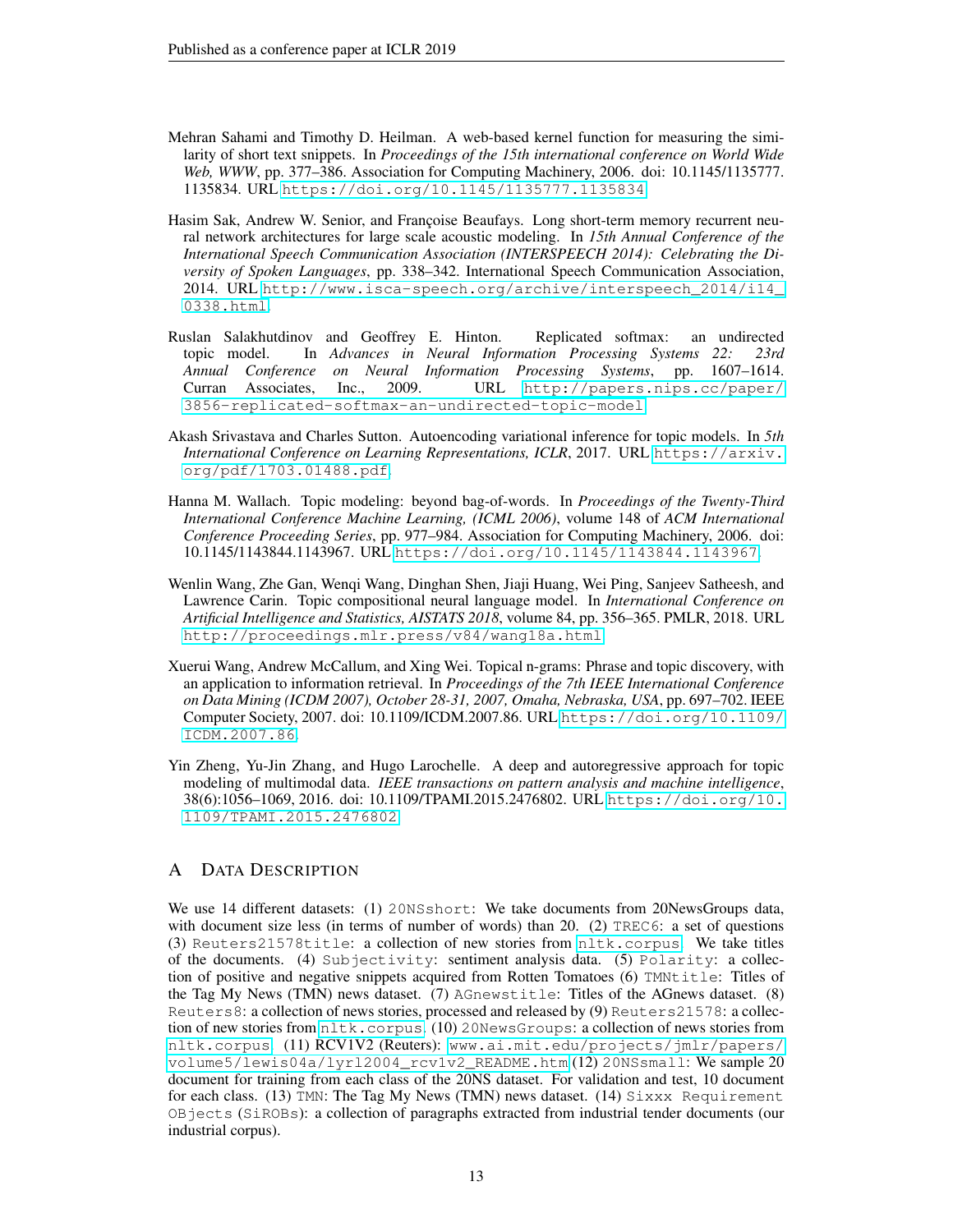<span id="page-13-0"></span>

| Label: training                                                                                                   |
|-------------------------------------------------------------------------------------------------------------------|
| Instructors shall have tertiary education and experience in the operation and maintenance                         |
| of the equipment or sub-system of Plant. They shall be proficient in the use of the English language both written |
| and oral. They shall be able to deliver instructions clearly and systematically. The curriculum vitae             |
| of the instructors shall be submitted for acceptance by the Engineer at least 8 weeks before                      |
| the commencement of any training.                                                                                 |
| Label: maintenance                                                                                                |
| The Contractor shall provide experienced staff for 24 hours per Day, 7 Days per week, throughout the Year,        |
| for call out to carry out On-call Maintenance for the Signalling System.                                          |
| Label: cables                                                                                                     |
| Unless otherwise specified, this standard is applicable to all cables which include single and multi-core cables  |
| and wires, Local Area Network (LAN) cables and Fibre Optic (FO) cables.                                           |
| <b>Label:</b> installation                                                                                        |
| The Contractor shall provide and permanently install the asset labels onto all equipment supplied                 |
| under this Contract. The Contractor shall liaise and co-ordinate with the Engineer for the format                 |
| and the content of the labels. The Contractor shall submit the final format and size of the labels as well        |
| as the installation layout of the labels on the respective equipment, to the Engineer for acceptance.             |
| Label: operations, interlocking                                                                                   |
| It shall be possible to switch any station Interlocking capable of reversing the service into                     |
| "Auto-Turnaround Operation". This facility once selected shall automatically route Trains into and out of         |
| these stations, independently of the ATS system. At stations where multiple platforms can be used to reverse      |
| the service it shall be possible to select one or both platforms for the service reversal.                        |

<span id="page-13-1"></span>Table 10: SiROBs data: Example Documents (Requirement Objects) with their types (label).

| Hyperparameter      | <b>Search Space</b>                      |
|---------------------|------------------------------------------|
| learning rate       | [0.001]                                  |
| hidden units        | [200]                                    |
| iterations          | [2000]                                   |
| activation function | sigmoid                                  |
|                     | $[1.0, 0.8, 0.5, 0.3, 0.1, 0.01, 0.001]$ |

Table 11: Hyperparameters in Generalization in the DocNADE and ctx-DocNADE variants for 200 topics

The SiROBs is our industrial corpus, extracted from industrial tender documents. The documents contain requirement specifications for an industrial project for example, *railway metro construction*. There are 22 types of requirements i.e. class labels (multi-class), where a requirement is a paragraph or collection of paragraphs within a document. We name the requirement as Requirement Objects (ROBs). Some of the requirement types are *project management*, *testing*, *legal*, *risk analysis*, *financial cost*, *technical requirement*, etc. We need to classify the requirements in the tender documents and assign each ROB to a relevant department(s). Therefore, we analyze such documents to automate decision making, tender comparison, similar tender as well as ROB retrieval and assigning ROBs to a relevant department(s) to optimize/expedite tender analysis. See some examples of ROBs from SiROBs corpus in Table [10.](#page-13-0)

## B EXPERIMENTAL SETUP

## B.1 EXPERIMENTAL SETUP AND HYPERPARAMETERS FOR GENERALIZATION TASK

See Table [11](#page-13-1) for hyperparameters used in generalization.

#### B.2 EXPERIMENTAL SETUP AND HYPERPARAMETERS FOR IR TASK

We set the maximum number of training passes to 1000, topics to 200 and the learning rate to 0.001 with tanh hidden activation. For model selection, we used the validation set as the query set and used the average precision at 0.02 retrieved documents as the performance measure. Note that the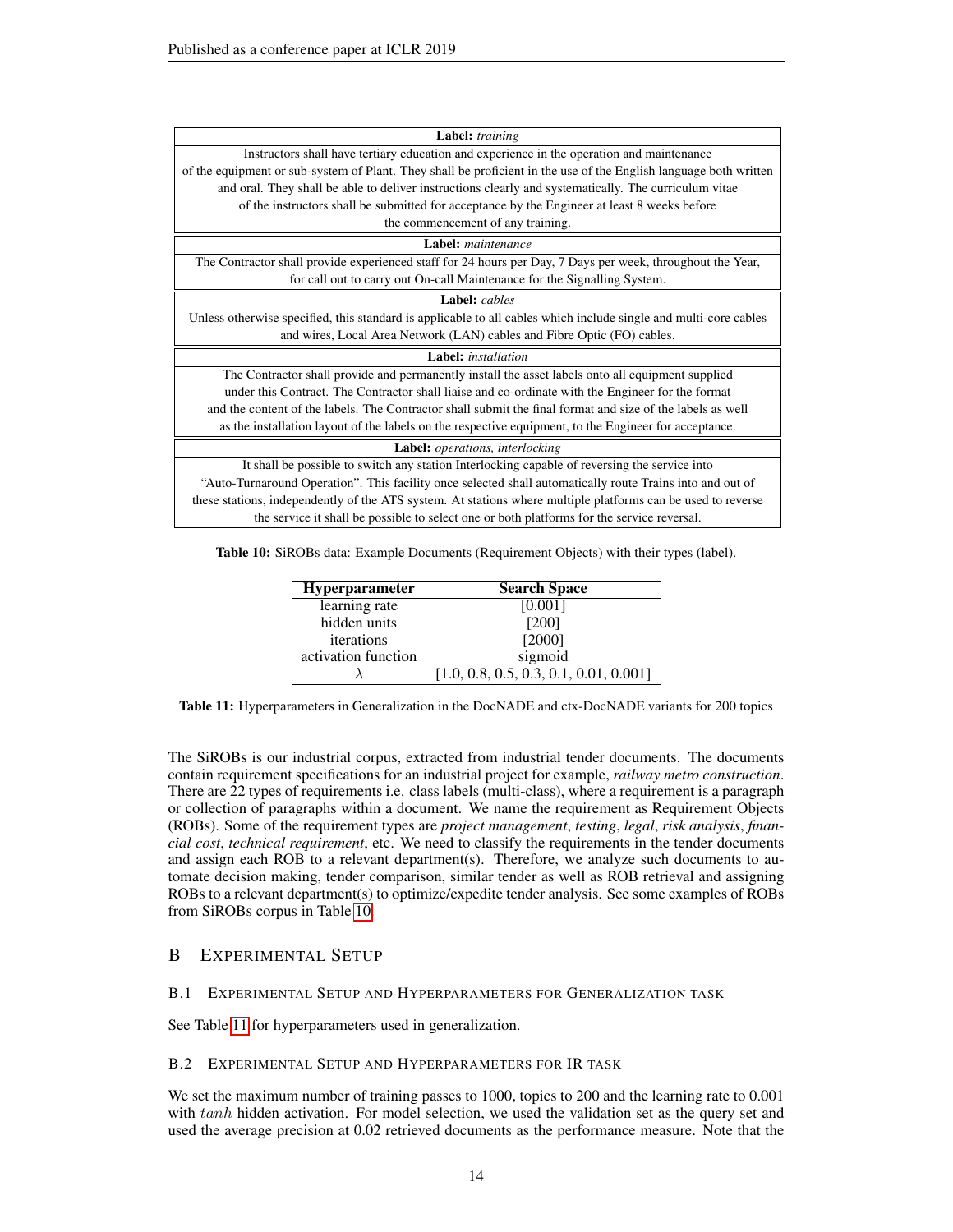<span id="page-14-0"></span>

| <b>Hyperparameter</b> | <b>Search Space</b>                      |
|-----------------------|------------------------------------------|
| retrieval fraction    | [0.02]                                   |
| learning rate         | [0.001]                                  |
| hidden units          | [200]                                    |
| activation function   | tanh                                     |
| iterations            | [2000]                                   |
|                       | $[1.0, 0.8, 0.5, 0.3, 0.1, 0.01, 0.001]$ |

<span id="page-14-1"></span>

| Dataset          | Model        |        | $\lambda$ |        |
|------------------|--------------|--------|-----------|--------|
|                  |              | 1.0    | 0.1       | 0.01   |
| 20NSshort        | ctx-DocNADE  | 899.04 | 829.5     | 842.1  |
|                  | ctx-DocNADEe | 890.3  | 828.8     | 832.4  |
| Subjectivity     | ctx-DocNADE  | 982.8  | 977.8     | 966.5  |
|                  | ctx-DocNADEe | 977.1  | 975.0     | 964.2  |
| TMNtitle         | ctx-DocNADE  | 1898.1 | 1482.7    | 1487.1 |
|                  | ctx-DocNADEe | 1877.7 | 1480.2    | 1484.7 |
| AGnewstitle      | ctx-DocNADE  | 1296.1 | 861.1     | 865    |
|                  | ctx-DocNADEe | 1279.2 | 853.3     | 862.9  |
| Reuters-8        | ctx-DocNADE  | 336.1  | 313.2     | 311.9  |
|                  | ctx-DocNADEe | 323.3  | 312.0     | 310.2  |
| 20 <sub>NS</sub> | ctx-DocNADE  | 1282.1 | 1209.3    | 1207.2 |
|                  | ctx-DocNADEe | 1247.1 | 1211.6    | 1206.1 |

Table 12: Hyperparameters in the Document Retrieval task.

**Table 13:** Perplexity scores for different  $\lambda$  in Generalization task: Ablation over validation set

labels are not used during training. The class labels are only used to check if the retrieved documents have the same class label as the query document. To perform document retrieval, we use the same train/development/test split of documents discussed in data statistics (experimental section) for all the datasets during learning.

See Table [12](#page-14-0) for the hyperparameters in the document retrieval task.

## B.3 EXPERIMENTAL SETUP FOR DOC2VEC MODEL

We used gensim (<https://github.com/RaRe-Technologies/gensim>) to train Doc2Vec models for 12 datasets. Models were trained with distributed bag of words, for 1000 iterations using a window size of 5 and a vector size of 500.

## B.4 CLASSIFICATION TASK

We used the same split in training/development/test as for training the Doc2Vec models (also same split as in IR task) and trained a regularized logistic regression classifier on the inferred document vectors to predict class labels. In the case of multilabel datasets (R21578,R21578title, RCV1V2), we used a one-vs-all approach. Models were trained with a liblinear solver using L2 regularization and accuracy and macro-averaged F1 score were computed on the test set to quantify predictive power.

#### B.5 EXPERIMENTAL SETUP FOR GLOVE-DMM AND GLOVE-LDA MODELS

We used LFTM (<https://github.com/datquocnguyen/LFTM>) to train glove-DMM and glove-LDA models. Models were trained for 200 iterations with 2000 initial iterations using 200 topics. For short texts we set the hyperparameter beta to 0.1, for long texts to 0.01; the mixture parameter lambda was set to 0.6 for all datasets. The setup for the classification task was the same as for doc2vec; classification was performed using relative topic proportions as input (i.e. we inferred the topic distribution of the training and test documents and used the relative distribution as input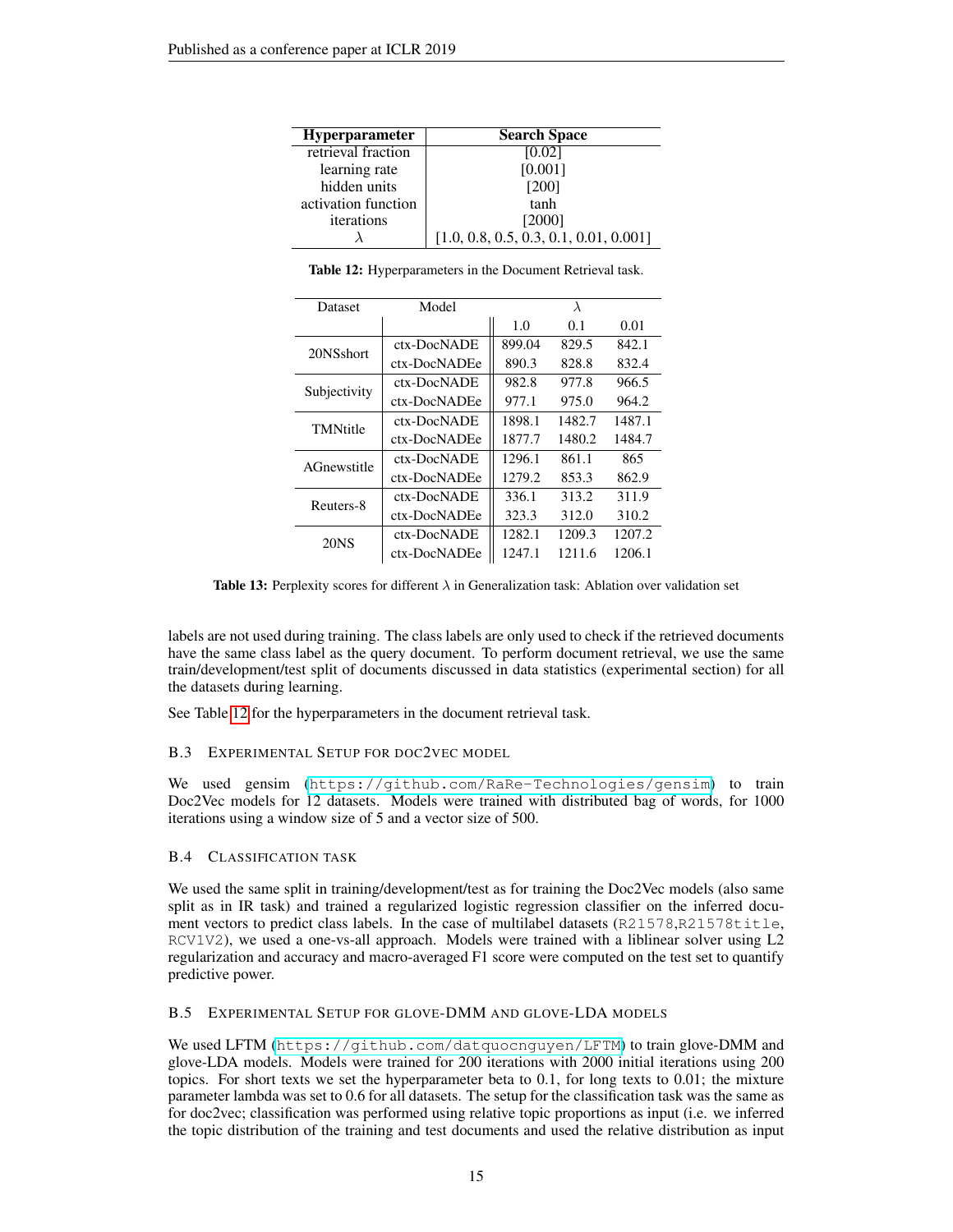<span id="page-15-0"></span>

| Dataset       | Model        |       |       | $\lambda$ |       |
|---------------|--------------|-------|-------|-----------|-------|
|               |              | 1.0   | 0.8   | 0.5       | 0.3   |
| 20NSshort     | ctx-DocNADE  | 0.264 | 0.265 | 0.265     | 0.265 |
|               | ctx-DocNADEe | 0.277 | 0.277 | 0.278     | 0.276 |
|               | ctx-DocNADE  | 0.874 | 0.874 | 0.873     | 0.874 |
| Subjectivity  | ctx-DocNADEe | 0.868 | 0.868 | 0.874     | 0.87  |
| Polarity      | ctx-DocNADE  | 0.587 | 0.588 | 0.591     | 0.587 |
|               | ctx-DocNADEe | 0.602 | 0.603 | 0.601     | 0.599 |
| TMNtitle      | ctx-DocNADE  | 0.556 | 0.557 | 0.559     | 0.568 |
|               | ctx-DocNADEe | 0.604 | 0.604 | 0.6       | 0.6   |
| <b>TMN</b>    | ctx-DocNADE  | 0.683 | 0.689 | 0.692     | 0.694 |
|               | ctx-DocNADEe | 0.696 | 0.698 | 0.698     | 0.7   |
| AGnewstitle   | ctx-DocNADE  | 0.665 | 0.668 | 0.678     | 0.689 |
|               | ctx-DocNADEe | 0.686 | 0.688 | 0.695     | 0.696 |
| 20NSsmall     | ctx-DocNADE  | 0.352 | 0.356 | 0.366     | 0.37  |
|               | ctx-DocNADEe | 0.381 | 0.381 | 0.375     | 0.353 |
| Reuters-8     | ctx-DocNADE  | 0.863 | 0.866 | 0.87      | 0.87  |
|               | ctx-DocNADEe | 0.875 | 0.872 | 0.873     | 0.872 |
| 20NS          | ctx-DocNADE  | 0.503 | 0.506 | 0.513     | 0.512 |
|               | ctx-DocNADEe | 0.524 | 0.521 | 0.518     | 0.511 |
| R21578        | ctx-DocNADE  | 0.714 | 0.714 | 0.714     | 0.714 |
|               | ctx-DocNADEe | 0.715 | 0.715 | 0.715     | 0.714 |
| <b>SiROBs</b> | ctx-DocNADE  | 0.409 | 0.409 | 0.408     | 0.408 |
|               | ctx-DocNADEe | 0.41  | 0.411 | 0.411     | 0.409 |
| <b>AGnews</b> | ctx-DocNADE  | 0.786 | 0.789 | 0.792     | 0.797 |
|               | ctx-DocNADEe | 0.795 | 0.796 | 0.8       | 0.799 |

**Table 14:**  $\lambda$  for IR task: Ablation over validation set at retrieval fraction 0.02

for the logistic regression classifier). Similarly, for the IR task, similarities were computed based on the inferred relative topic distribution.

## B.6 EXPERIMENTAL SETUP FOR PRODLDA

We run ProdLDA ([https://github.com/akashgit/autoencoding\\_vi\\_for\\_](https://github.com/akashgit/autoencoding_vi_for_topic_models) [topic\\_models](https://github.com/akashgit/autoencoding_vi_for_topic_models)) on the short-text datasets in the FV setting to generate document vectors for IR-task. We use 200 topics for a fair comparison with other baselines used for the IR tasks. We infer topic distribution of the training and test documents and used the relative distribution as input for the IR task, similar to section 3.3.

To fairly compare PPL scores of ProdLDA and DocNADE in the RV setting, we take the preprocessed 20NS dataset released by ProdLDA and run DocNADE for 200 topics. To further compare them in the FV setting, we run ProdLDA ([https://github.com/akashgit/](https://github.com/akashgit/autoencoding_vi_for_topic_models) [autoencoding\\_vi\\_for\\_topic\\_models](https://github.com/akashgit/autoencoding_vi_for_topic_models)) on the processed 20NS dataset for 200 topics used in this paper.

## C ABLATION OVER THE MIXTURE WEIGHT  $\lambda$

 $C.1 \quad \lambda$  FOR GENERALIZATION TASK

See Table [13.](#page-14-1)

#### $C.2 \lambda$  FOR IR TASK

See Table [14.](#page-15-0)